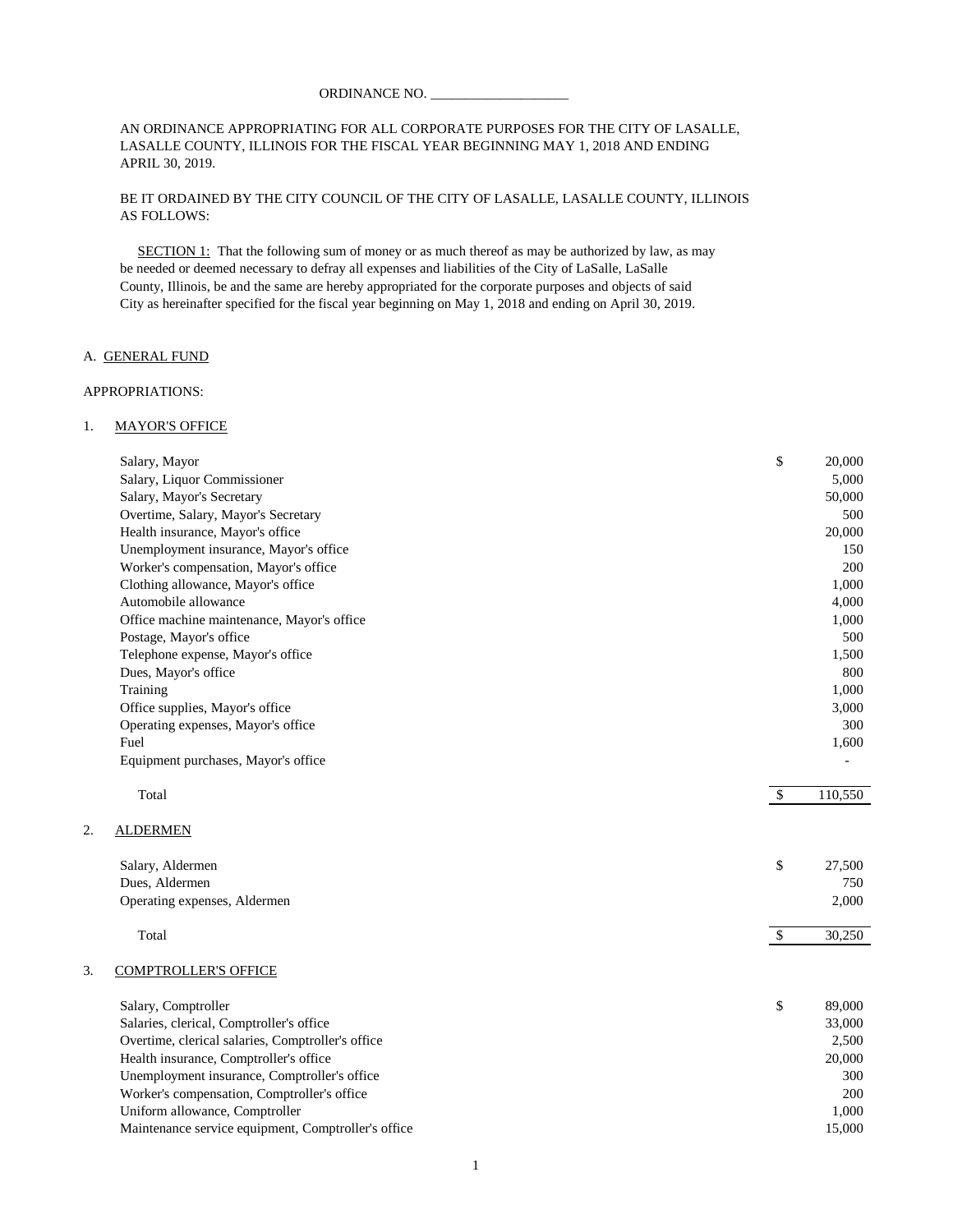|    | Postage, Comptroller's office<br>Telephone, Comptroller's office                     |                           | 2,000          |
|----|--------------------------------------------------------------------------------------|---------------------------|----------------|
|    | Dues, Comptroller's office                                                           |                           | 300            |
|    | Training                                                                             |                           | 2,000          |
|    | Office supplies, Comptroller's office                                                |                           | 7,000          |
|    | Operating expenses, Comptroller's office<br>Equipment purchase, Comptroller's office |                           | 500<br>1,000   |
|    | Total                                                                                | $\mathbb{S}$              | 173,800        |
| 4. | <b>CITY CLERK'S OFFICE</b>                                                           |                           |                |
|    | Salary, City Clerk                                                                   | \$                        | 22,000         |
|    | Assistant salary, City Clerk                                                         |                           | 300            |
|    | Worker's compensation, City Clerk                                                    |                           | 200            |
|    | Uniform allowance, City Clerk                                                        |                           | 500            |
|    | Maintenance service equipment, City Clerk                                            |                           | 1,000          |
|    | Postage, City Clerk                                                                  |                           | 500            |
|    | Telephone, City Clerk                                                                |                           |                |
|    | Publishing, City Clerk                                                               |                           | 8,000          |
|    | Codification, City Clerk                                                             |                           | 5,000          |
|    | Dues, City Clerk                                                                     |                           | 150            |
|    | Training, City Clerk                                                                 |                           | 500            |
|    | Office supplies, City Clerk                                                          |                           | 1,500          |
|    | Equipment purchases, City Clerk                                                      |                           | 5,000          |
|    | Total                                                                                | $\mathcal{S}$             | 44,650         |
| 5. | <b>TREASURER'S OFFICE</b>                                                            |                           |                |
|    | Salary, City Treasurer                                                               | \$                        | 4,000          |
|    | Dues, City Treasurer                                                                 |                           | 75             |
|    | Total                                                                                | $\boldsymbol{\mathsf{S}}$ | 4,075          |
| 6. | <b>CITY ATTORNEY</b>                                                                 |                           |                |
|    | Retainer, City Attorney                                                              | \$                        | 15,000         |
|    | Legal services, City Attorney                                                        |                           | 160,000        |
|    | Legal services, Ordinance Court                                                      |                           | 6,000          |
|    | Salaries, Ordinance Court                                                            |                           | 1,500          |
|    | Total                                                                                | $\mathbb{S}$              | 182,500        |
| 7. | <b>ECONOMIC DEVELOPER</b>                                                            |                           |                |
|    | Salaries, Economic Developer                                                         | \$                        | 51,500         |
|    | Health insurance, Economic Developer                                                 |                           | 7,500          |
|    | Unemployment insurance, Economic Developer                                           |                           | 200            |
|    | Automobile allowance, Economic Developer                                             |                           | 1,440          |
|    | Uniform allowance, Economic Developer                                                |                           | 500            |
|    | Maintenance service - equipment, Economic Developer                                  |                           | 750            |
|    | Postage, Economic Developer                                                          |                           | 100            |
|    | Other professional services Economic Developer                                       |                           | 600            |
|    | Telephone, Economic Developer                                                        |                           | 1,300          |
|    | Training, Economic Development                                                       |                           | 1,000          |
|    | Operating expenses, Economic Development                                             |                           | 750            |
|    | Dues, Economic Developer                                                             |                           | 100            |
|    | Office supplies, Economic Developer<br>Grant writing fees, Economic Development      |                           | 1,000<br>3,500 |
|    |                                                                                      |                           |                |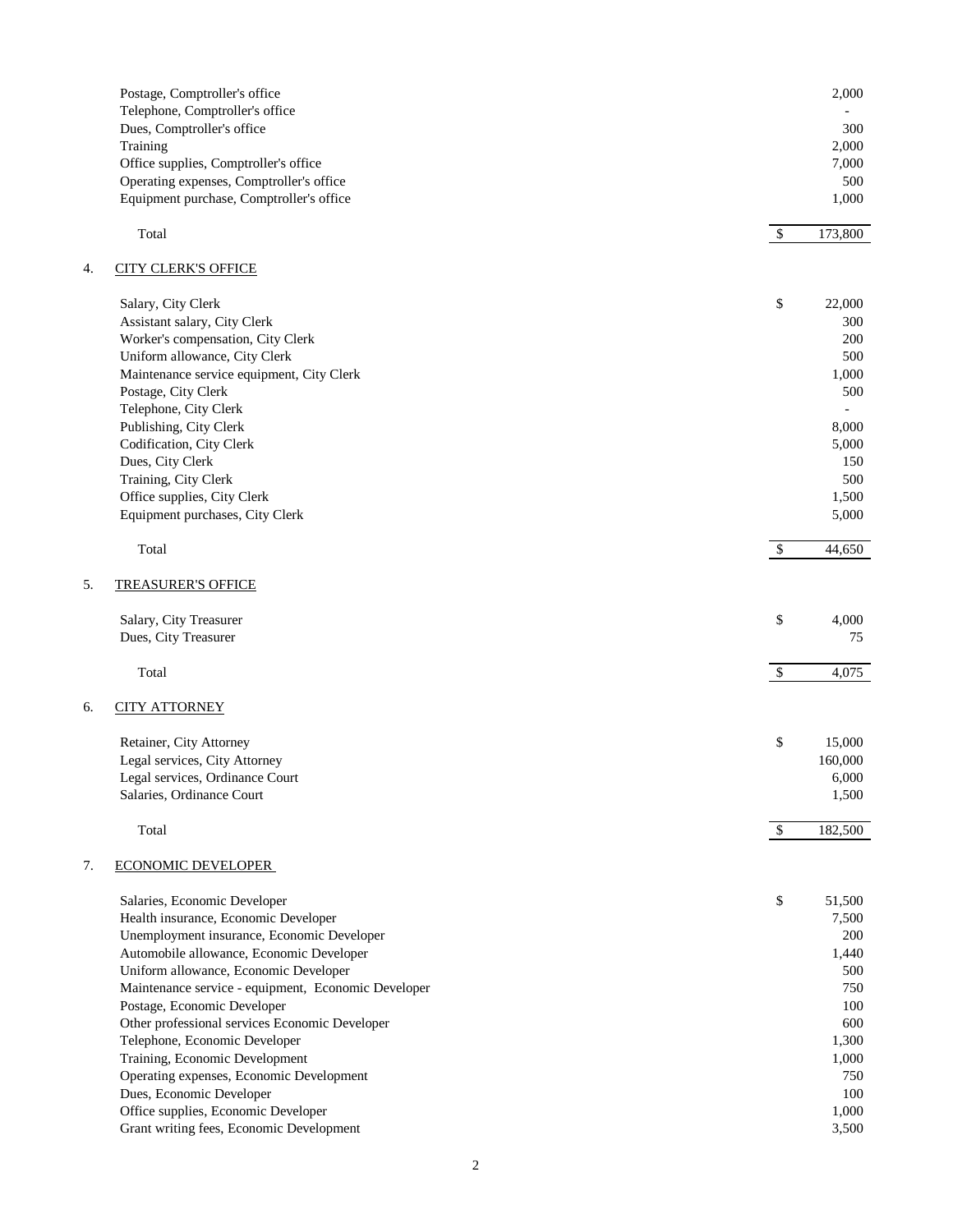|    | Total                                     | $\$$ | 70,240    |
|----|-------------------------------------------|------|-----------|
| 8. | <b>PUBLIC SAFETY - POLICE</b>             |      |           |
|    | Salary, police chief                      | \$   | 108,000   |
|    | Salaries, police lieutenants              |      | 85,000    |
|    | Salaries, police sergeants                |      | 350,000   |
|    | Salaries, police patrolmen                |      | 1,000,000 |
|    | Salaries, police dispatchers              |      | 50,000    |
|    | Overtime salaries, police lieutenants     |      | 7,500     |
|    | Overtime salaries, police sergeants       |      | 15,000    |
|    | Overtime salaries, patrolmen              |      | 58,000    |
|    | Overtime salaries, police dispatchers     |      | 1,000     |
|    | Health insurance, police                  |      | 360,000   |
|    | Unemployment insurance, police            |      | 3,100     |
|    | Workmen's compensation insurance, police  |      | 62,000    |
|    | Pension benefits, police                  |      | 1,045,000 |
|    | Uniform allowance, police                 |      | 30,000    |
|    | Maintenance - equipment, police           |      | 20,000    |
|    | Maintenance - code red, police            |      | 5,000     |
|    | Maintenance - vehicles, police            |      | 20,000    |
|    | Maintenance - radios, police              |      | 15,000    |
|    | Other professional services, police       |      | 85,000    |
|    | Postage, police                           |      | 1,000     |
|    | Telephone, police                         |      | 5,000     |
|    | Leased circuits, police                   |      | 12,000    |
|    | Printing, police                          |      | 2,000     |
|    | Dues, police                              |      | 1,200     |
|    | Training, police                          |      | 15,000    |
|    | Testing, police                           |      | 2,000     |
|    | Liability insurance, police               |      | 50,000    |
|    | Office supplies, police                   |      | 1,500     |
|    | Drug traffic prevention, police           |      | 50,000    |
|    | Operating expenses, police                |      | 5,000     |
|    | Range expense, police                     |      | 2,000     |
|    | Fuel, police                              |      | 41,000    |
|    | Equipment purchase, police                |      | 25,000    |
|    | Vehicle purchase, police                  |      | 45,000    |
|    | Transfer to shared LPO Services, police   |      | 40,500    |
|    |                                           |      |           |
|    | Total                                     | \$   | 3,617,800 |
| 9. | PUBLIC SAFETY - FIRE                      |      |           |
|    | Salaries, fire chief and assistant chief  | \$   | 2,500     |
|    | Salaries, fire truck chauffeurs           |      | 275,000   |
|    | Salaries, volunteer firemen               |      | 200,000   |
|    | Overtime salaries, fire truck chauffeurs  |      | 15,000    |
|    | Salaries, part-time fire truck chauffeurs |      |           |
|    | Health insurance, fire                    |      | 65,000    |
|    | Unemployment insurance, fire              |      | 2,000     |
|    | Worker's compensation, fire               |      | 45,000    |
|    | Pension benefits, fire                    |      | 179,000   |
|    | Uniform allowance, fire                   |      | 3,000     |
|    | Maintenance - building, fire              |      | 7,000     |
|    | Maintenance - equipment, fire             |      | 5,000     |
|    | ESDA expenses, fire                       |      | 3,000     |
|    | Maintenance - fire equipment, fire        |      | 2,000     |
|    |                                           |      |           |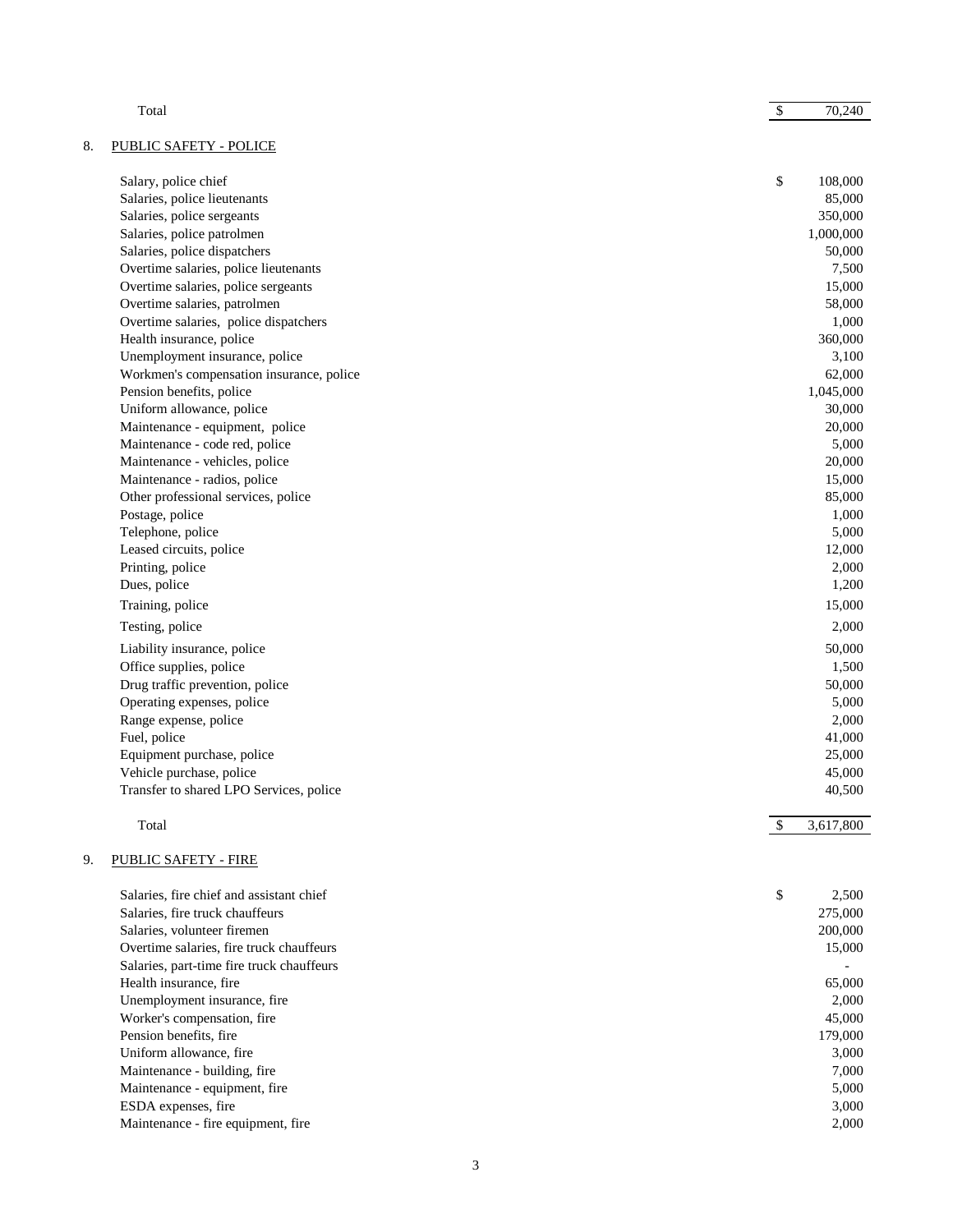|     | Maintenance - vehicles, fire                                         |              | 30,000    |
|-----|----------------------------------------------------------------------|--------------|-----------|
|     | Maintenance - radios, fire                                           |              | 25,000    |
|     | Medical - exams, fire                                                |              | 2,800     |
|     | Other professional services, fire                                    |              | 85,000    |
|     | Postage, fire                                                        |              | 150       |
|     | Telephone, fire                                                      |              | 5,000     |
|     | Dues, fire                                                           |              | 1,800     |
|     | Training, fire                                                       |              | 4,000     |
|     | Utilities, fire station                                              |              | 2,000     |
|     | Liability insurance, fire                                            |              | 30,000    |
|     | Office supplies, fire                                                |              | 1,600     |
|     | Operating expenses, fire                                             |              | 2,000     |
|     | Fuel, fire                                                           |              | 13,000    |
|     | Equipment purchase, fire                                             |              | 30,000    |
|     | Vehicle purchase, fire                                               |              | 53,000    |
|     | Capital outlay, fire station                                         |              | 35,000    |
|     |                                                                      |              |           |
|     | Total                                                                | \$           | 1,123,850 |
| 10. | PUBLIC SAFETY - HEALTH/WELFARE                                       |              |           |
|     | Welfare health services                                              | \$           | 11,462    |
|     |                                                                      |              |           |
|     | Total                                                                | $\mathbb{S}$ | 11,462    |
| 11. | <b>PUBLIC WORKS - STREET</b>                                         |              |           |
|     | Salaries - foreman, street department                                | \$           | 71,000    |
|     | Salaries - building and grounds, street department                   |              |           |
|     | Salaries - mechanics, street department                              |              | 109,000   |
|     | Salaries - laborers, street department                               |              | 166,000   |
|     | Overtime salaries - foreman, street department                       |              | 6,000     |
|     | Overtime salaries - building and grounds, street department          |              |           |
|     | Overtime salaries - mechanics, street department                     |              | 5,000     |
|     | Overtime salaries, - laborers, street department                     |              | 15,000    |
|     | Health insurance, street department                                  |              | 95,000    |
|     | Unemployment insurance, street department                            |              | 1,000     |
|     | Worker's compensation, street department                             |              | 32,000    |
|     | Uniform allowance, street department                                 |              | 3,000     |
|     | Maintenance - building, street department                            |              | 5,000     |
|     | Maintenance - equipment, street department                           |              | 50,000    |
|     | Maintenance - vehicles, street department                            |              | 30,000    |
|     | Maintenance - sidewalks, street department                           |              | 10,000    |
|     | Maintenance - snow removal, street department                        |              | 500       |
|     | Maintenance - sewer, street department                               |              |           |
|     | Traffic signals, street department                                   |              | 6,500     |
|     | Traffic signals maintenance, street department                       |              | 5,000     |
|     | Maintenance - weed treatment, street department                      |              |           |
|     | Maintenance - demolition, street department                          |              | 50,000    |
|     | Telephone, street department                                         |              | 1,000     |
|     | Training, street department                                          |              |           |
|     | Utilities - garage, street department                                |              | 4,000     |
|     | Street lighting, street department                                   |              | 100,000   |
|     | Liability insurance, street department                               |              | 18,000    |
|     | Rentals, street department                                           |              | 2,500     |
|     | Other contractual services - tree/weed cut & trim, street department |              | 5,000     |
|     | Maintenance supplies - granular materials, street department         |              | 2,500     |
|     | Maintenance supplies - streets, street department                    |              | 35,000    |
|     | Street signs, street department                                      |              | 10,000    |
|     | Curbs, street department                                             |              | 5,000     |
|     |                                                                      |              |           |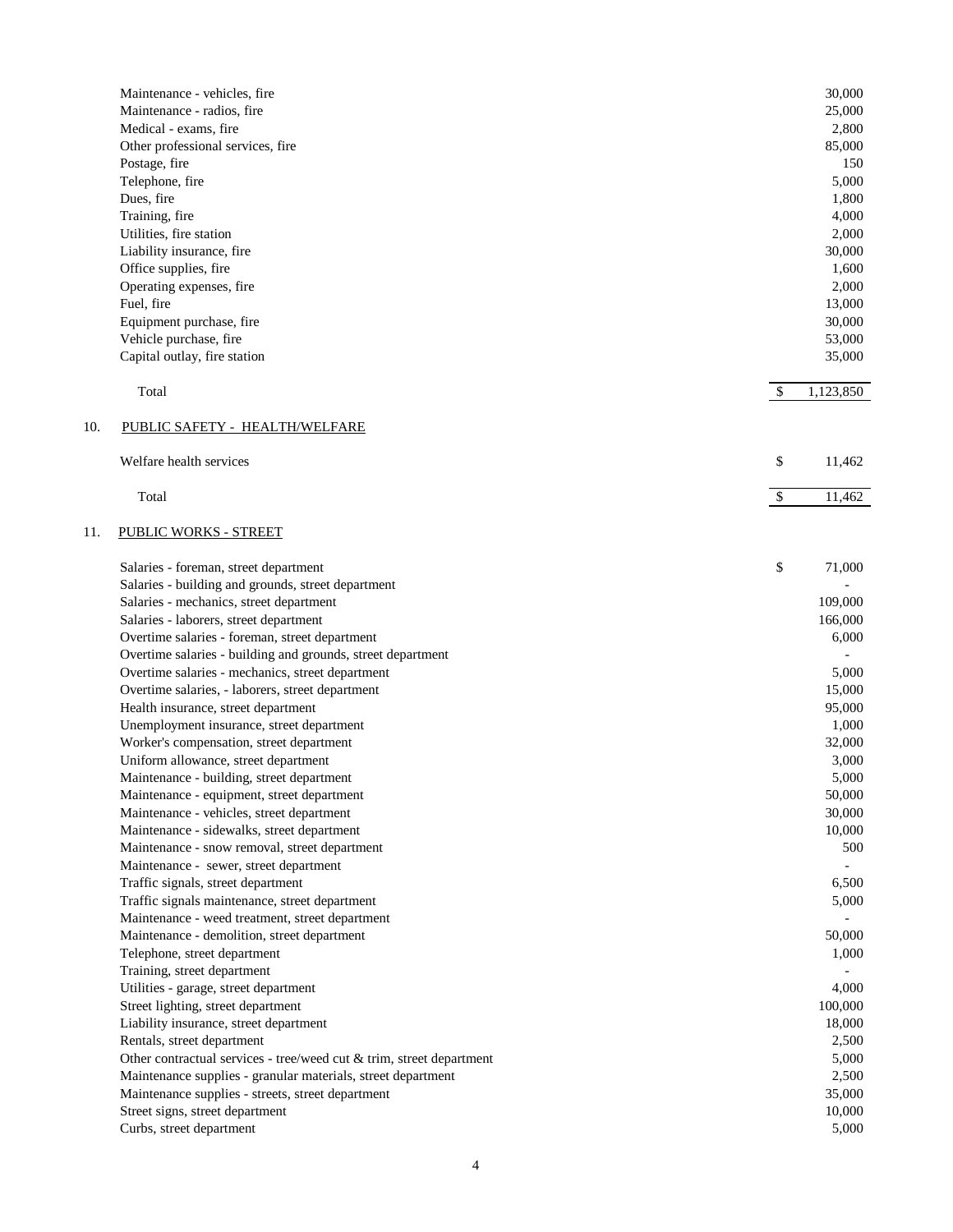|     | Manholes/catch basins, street department<br>Chemicals, street department<br>Sewer maintenance supplies, street department<br>Blacktop - streets, street department<br>Maintenance supplies - road salt, street department<br>Office supplies, street department<br>Operating supplies, street department<br>Operating expenses, street department<br>Small tools purchase, street department<br>Fuel, street department<br>Equipment purchase, street department<br>Vehicle purchase, street department                                                                                                                                                               |                     | 5,000<br>8,000<br>5,000<br>100,000<br>500<br>7,000<br>3,000<br>35,000<br>100,000                                                                                    |
|-----|-----------------------------------------------------------------------------------------------------------------------------------------------------------------------------------------------------------------------------------------------------------------------------------------------------------------------------------------------------------------------------------------------------------------------------------------------------------------------------------------------------------------------------------------------------------------------------------------------------------------------------------------------------------------------|---------------------|---------------------------------------------------------------------------------------------------------------------------------------------------------------------|
|     | Total                                                                                                                                                                                                                                                                                                                                                                                                                                                                                                                                                                                                                                                                 | -S                  | 1,106,500                                                                                                                                                           |
| 12. | <b>CITY ENGINEER</b>                                                                                                                                                                                                                                                                                                                                                                                                                                                                                                                                                                                                                                                  |                     |                                                                                                                                                                     |
|     | Salary, City Engineer<br>Salary, Assistant Engineer<br>Health insurance, City Engineer<br>Unemployment insurance, City Engineer<br>Uniform allowance, City Engineer<br>Maintenance - equipment, City Engineer<br>Maintenance - vehicles, City Engineer<br>Engineering services, City Engineer<br>Postage, City Engineer<br>Telephone, City Engineer<br>Dues, City Engineer<br>Training, City Engineer<br>Subscriptions, City Engineer<br>Maintenance supplies - equipment, City Engineer<br>Office supplies, City Engineer<br>Operating expenses, City Engineer<br>Fuel, City Engineer<br>Field supplies, City Engineer<br>Equipment purchase, City Engineer<br>Total | \$<br>$\mathcal{S}$ | 100,000<br>6,000<br>21,000<br>250<br>500<br>1,500<br>500<br>15,000<br>100<br>$\blacksquare$<br>150<br>500<br>50<br>1,500<br>250<br>1,000<br>500<br>6,000<br>154,800 |
| 13. | PUBLIC WORKS - BUILDING/CITY HALL<br>Maintenance - building, city hall<br>Maintenance - equipment, city hall<br>Maintenance service - website, city hall<br>Maintenance service - computer, city hall<br>Telephone, city hall<br>Utilities, city hall<br>Operating expenses, city hall<br>Janitorial supplies, city hall<br>Capital improvements/other, city hall<br>Total                                                                                                                                                                                                                                                                                            | \$<br>\$            | 25,000<br>10,000<br>1,500<br>20,000<br>2,000<br>42,000<br>500<br>2,500<br>5,000<br>108,500                                                                          |
| 14. | <b>BUILDING INSPECTOR'S OFFICE</b>                                                                                                                                                                                                                                                                                                                                                                                                                                                                                                                                                                                                                                    |                     |                                                                                                                                                                     |
|     | Salary, Rental Building Inspector<br>Salary, Assistant Rental Building Inspector<br>Health insurance, Rental Building Inspector<br>Health insurance, Assistant Rental Building Inspector<br>Unemployment insurance, Rental Building Inspector                                                                                                                                                                                                                                                                                                                                                                                                                         | \$                  | 21,000<br>2,000<br>5,500<br>100                                                                                                                                     |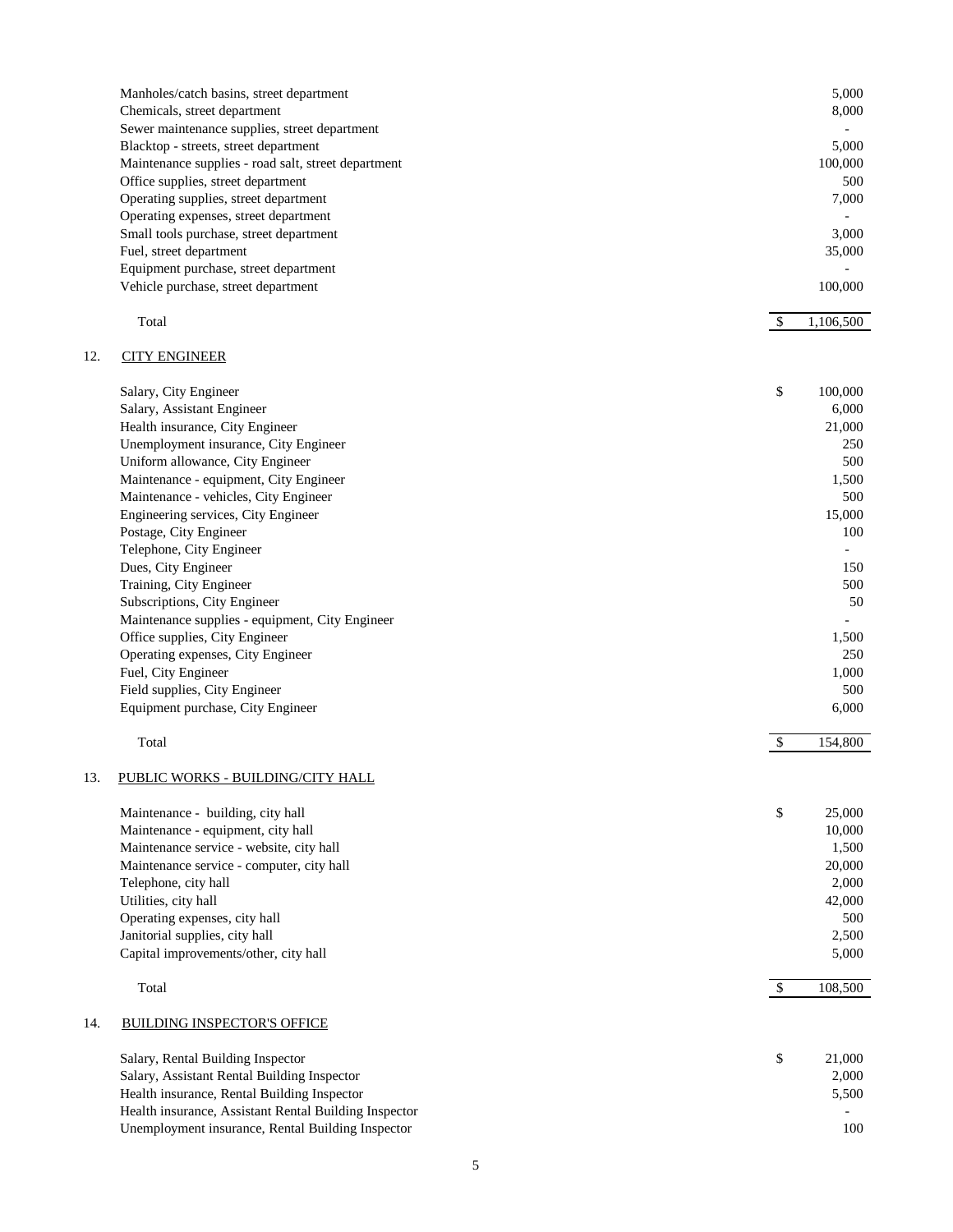|     | Uniform allowance, Rental Building Inspector               |               |         |
|-----|------------------------------------------------------------|---------------|---------|
|     | Maintenance - equipment, Rental Building Inspector         |               | 750     |
|     | Maintenance - vehicles, Rental Building Inspector          |               |         |
|     | Plumbing inspection fees, Rental Building Inspector        |               | 1,000   |
|     | Inspections, other, Rental Building Inspector              |               | 1,000   |
|     | Postage expense, Rental Building Inspector                 |               | 1,000   |
|     | Telephone expense, Rental Building Inspector               |               |         |
|     |                                                            |               | 250     |
|     | Printing, Rental Building Inspector                        |               |         |
|     | Dues, Rental Building. Inspector                           |               |         |
|     | Training, Rental Building Inspector                        |               | 1,000   |
|     | Subscriptions, Rental Building Inspector                   |               |         |
|     | Office supplies, Rental Building Inspector                 |               | 1,000   |
|     | Equipment purchase, Rental Building Inspector              |               |         |
|     | Fuel, Rental Building Inspector                            |               | 1,000   |
|     | Total                                                      | $\mathbb{S}$  | 35,600  |
|     |                                                            |               |         |
| 15. | PUBLIC WORKS - SUPERINTENDENT                              |               |         |
|     | Salary, superintendent, public works                       | \$            | 88,000  |
|     | Health insurance, superintendent, public works             |               | 20,000  |
|     | Unemployment insurance, superintendent, public works       |               | 200     |
|     | Uniform allowance, superintendent, public works            |               | 500     |
|     |                                                            |               |         |
|     | Maintenance - equipment, superintendent, public works      |               | 500     |
|     | Maintenance - vehicles, superintendent, public works       |               | 1,000   |
|     | Postage, superintendent, public works                      |               | 50      |
|     | Telephone, superintendent, public works                    |               | 1,000   |
|     | Dues, superintendent, public works                         |               | 200     |
|     | Training, superintendent, public works                     |               | 1,000   |
|     | Subscriptions, superintendent, public works                |               | 150     |
|     | Office supplies, superintendent, public works              |               | 500     |
|     | Operating expenses, superintendent, public works           |               | 100     |
|     | Fuel, superintendent, public works                         |               | 2,500   |
|     | Equipment purchases, superintendent, public works          |               | 500     |
|     | Total                                                      | $\mathcal{S}$ | 116,200 |
|     |                                                            |               |         |
| 16. | <b>MISCELLANEOUS</b>                                       |               |         |
|     | Worker's compensation, general government                  |               | 15,000  |
|     | Liability insurance, general government                    |               | 30,000  |
|     | Insurance - general, general government                    |               | 25,000  |
|     | Community relations - downtown, projects                   |               | 130,000 |
|     | Community relations - Comprehensive plan grant             |               |         |
|     |                                                            |               |         |
|     | Community development - Publishing, promotional            |               | 32,000  |
|     | Community development - Community relations, promotional   |               | 75,000  |
|     | Community development - Celebrate LaSalle                  |               | 5,000   |
|     | Other professional services                                |               | 200,000 |
|     | Capital improvements - parking lots & alleys, construction |               |         |
|     | Capital outlay - Building, property                        |               | 5,000   |
|     | Capital outlay - Streets, property                         |               |         |
|     | Debt service - Principal payment, G.O. Bonds               |               | 285,000 |
|     | Debt service - Interest, G.O. Bonds                        |               | 61,733  |
|     | Debt service - Fiscal agent fee, G.O. Bonds                |               | 500     |
|     | Sales Tax Reimbursement - Beck Oil Co.                     |               | 42,000  |
|     | Tax Refund, Unytite Utility                                |               | 35,000  |
|     | Tax Refund, Wm. P. Dooley                                  |               | 229     |
|     | Tax Refund, Ralph Crane                                    |               | 645     |
|     | Tax Refund, Wm. Pezanoski                                  |               | 506     |
|     | Tax Refund, Robert Pezanoski                               |               | 891     |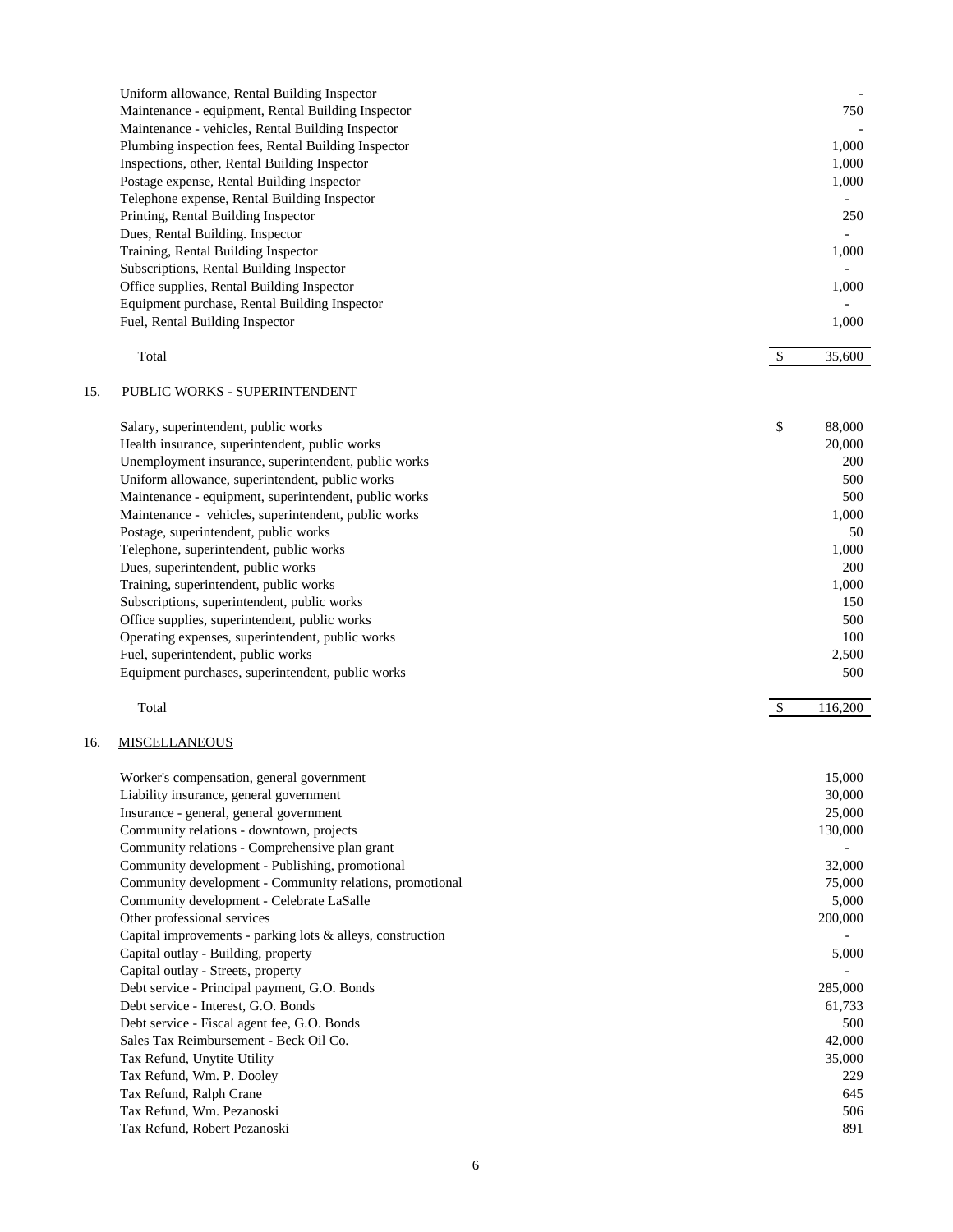| Tax Refund, Catherine Pezanoski            | 329              |
|--------------------------------------------|------------------|
| Tax Refund, Mary Edwards                   | 704              |
| Tax Refund, Terry Pezanoski                | 506              |
| Tax Refund, Charles Pezanoski              | 506              |
| Tax Refund, Diedrick                       | 1,892            |
| Tax Refund, Gerald Cleer                   | 1,147            |
| Tax Refund, Carus Corporation              | 138              |
| Tax Refund, Investment Planning            | 1,813            |
| Tax Refund, Mertel Investment Co.          | 988              |
| Tax Refund, Kelly Family                   | 1,364            |
| Transfer to Playground and Recreation Fund | 195,000          |
| Transfer to 2010 Recovery Bond Fund        | 60,540           |
| Transfer to Library - PPRT portion         | 33,700           |
| Transfer to Other Funds                    | 3,100            |
|                                            |                  |
| Total                                      | \$<br>1,245,231  |
| TOTAL GENERAL FUND APPROPRIATIONS          | 8,136,008        |
|                                            |                  |
| <b>ESTIMATED REVENUE:</b>                  |                  |
| Property tax, general                      | \$<br>246,000    |
| Property tax, bonds                        | 341,175          |
| Property tax, pensions                     | 1,224,000        |
| Property tax, road & bridge                | 60,000           |
| Replacement tax, general                   | 41,700           |
| Replacement tax, pensions                  | 20,000           |
| School Resource Partnership                | 42,000           |
| Utility tax                                | 2,000,000        |
| State income tax                           | 950,000          |
| Sales tax                                  | 2,000,000        |
| Hotel/motel tax                            | 3,500            |
| Liquor licenses                            | 25,000           |
| Vehicle licenses, taxi                     | 300              |
| <b>Business licenses</b>                   | 9,000            |
| Animal licenses                            | 1,000            |
| Franchise fees                             | 125,000          |
| Pull tab licenses                          | 5,000            |
| Gaming revenue                             | 175,000          |
| Sand mining revenue                        | 225,000          |
| Occupational licenses                      | 10,000           |
| Other licenses                             | 5,000            |
| Building and electrical permits            | 20,000           |
| Rental inspection fees                     | 35,000           |
| Plumbing inspection fees                   |                  |
|                                            | 500              |
| State/street maintenance                   | 25,000           |
| Court fines                                | 30,000           |
| Drug Enforcement Revenue                   | 50,000           |
| Interest income                            | 22,000           |
| Miscellaneous income                       | 25,000           |
| Recovery Bond reimbursement                | 13,500           |
| Capital lease proceeds                     | 30,000           |
| Grant income                               | 25,000           |
| TOTAL ESTIMATED GENERAL FUND REVENUE       | 7,784,675        |
| ESTIMATED DECREASE IN FUND EQUITY          | \$<br>(351, 333) |

# B. AUDIT FUND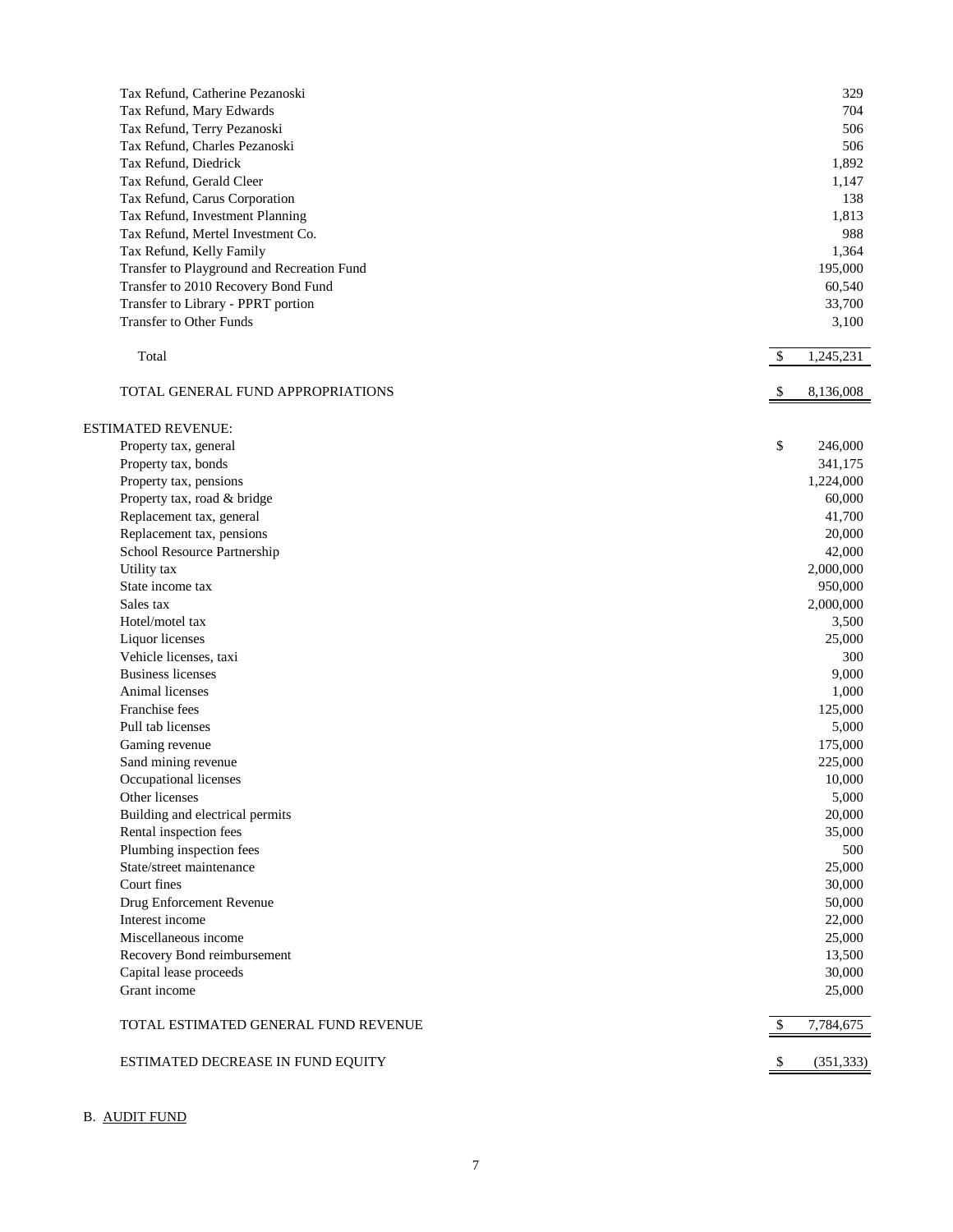### APPROPRIATIONS:

| Audit, accounting services                                             | \$           | 27,500                     |
|------------------------------------------------------------------------|--------------|----------------------------|
| TOTAL AUDIT FUND APPROPRIATIONS                                        | $\mathbb{S}$ | 27,500                     |
| <b>ESTIMATED REVENUE:</b>                                              |              |                            |
| Property tax                                                           | \$           | 27,500                     |
| TOTAL ESTIMATED AUDIT FUND REVENUE                                     | \$           | 27,500                     |
| ESTIMATED INCREASE IN FUND EQUITY                                      | \$           |                            |
| C. GARBAGE FUND                                                        |              |                            |
| APPROPRIATIONS:                                                        |              |                            |
| Garbage service charges<br>Operating supplies<br>Lawn waste            | \$           | 565,000<br>1,000<br>15,000 |
| TOTAL GARBAGE FUND APPROPRIATIONS                                      | \$           | 581,000                    |
| <b>ESTIMATED REVENUE:</b>                                              |              |                            |
| Garbage charges<br>Delinquent charges<br>Miscellaneous income          | \$           | 575,000<br>5,000<br>1,000  |
| TOTAL ESTIMATED GARBAGE FUND REVENUE                                   | \$           | 581,000                    |
| ESTIMATED INCREASE IN FUND EQUITY                                      |              |                            |
| D. MOTOR FUEL TAX FUND                                                 |              |                            |
| APPROPRIATIONS:                                                        |              |                            |
| Construction, capital outlay - streets<br>Interfund operating transfer | \$           | 128,155<br>116,995         |
| TOTAL MOTOR FUEL TAX FUND APPROPRIATIONS                               | \$           | 245,150                    |
| <b>ESTIMATED REVENUE:</b>                                              |              |                            |
| State of Illinois street maintenance<br>Interest income                | \$           | 245,000<br>150             |
| TOTAL ESTIMATED MOTOR FUEL TAX FUND REVENUE                            | \$           | 245,150                    |
| ESTIMATED INCREASE IN FUND EQUITY                                      | \$           |                            |
|                                                                        |              |                            |

# E. MUNICIPAL RETIREMENT FUND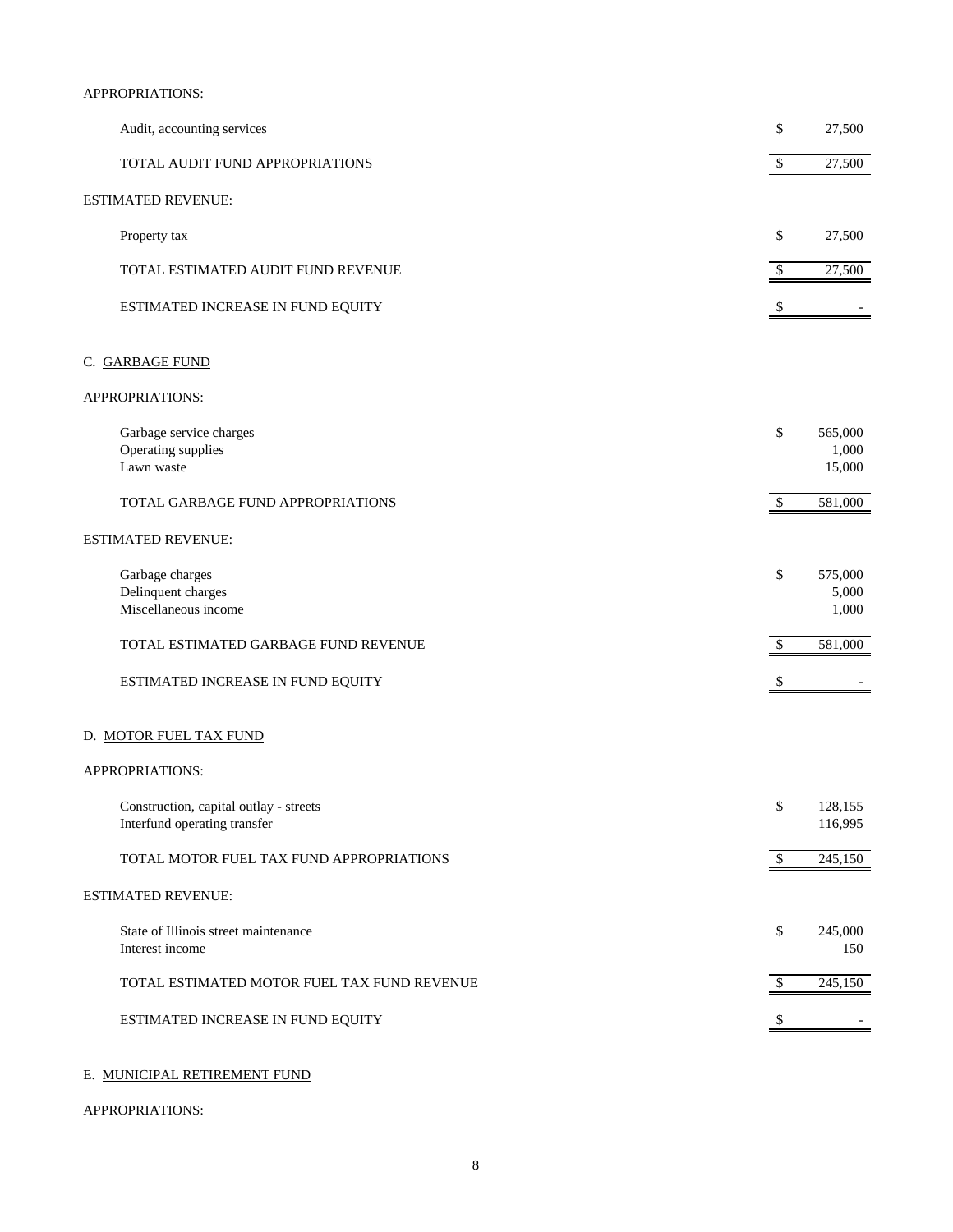| Retirement contribution - employer                                                                                                                                                                                                                                                                                                                                                                                                                                                                                                                                                                                                                                                                                                                                                                                     | \$<br>112,000                                                                                                                                                         |
|------------------------------------------------------------------------------------------------------------------------------------------------------------------------------------------------------------------------------------------------------------------------------------------------------------------------------------------------------------------------------------------------------------------------------------------------------------------------------------------------------------------------------------------------------------------------------------------------------------------------------------------------------------------------------------------------------------------------------------------------------------------------------------------------------------------------|-----------------------------------------------------------------------------------------------------------------------------------------------------------------------|
| TOTAL MUNICIPAL RETIREMENT FUND APPROPRIATIONS                                                                                                                                                                                                                                                                                                                                                                                                                                                                                                                                                                                                                                                                                                                                                                         | \$<br>112,000                                                                                                                                                         |
| ESTIMATED REVENUE:                                                                                                                                                                                                                                                                                                                                                                                                                                                                                                                                                                                                                                                                                                                                                                                                     |                                                                                                                                                                       |
| Property Tax<br>Replacement Tax                                                                                                                                                                                                                                                                                                                                                                                                                                                                                                                                                                                                                                                                                                                                                                                        | \$<br>40,000<br>72,000                                                                                                                                                |
| TOTAL ESTIMATED MUNICIPAL RETIREMENT FUND REVENUE                                                                                                                                                                                                                                                                                                                                                                                                                                                                                                                                                                                                                                                                                                                                                                      | 112,000<br>\$                                                                                                                                                         |
| ESTIMATED INCREASE IN FUND EQUITY                                                                                                                                                                                                                                                                                                                                                                                                                                                                                                                                                                                                                                                                                                                                                                                      |                                                                                                                                                                       |
| F. PLAYGROUND AND RECREATION FUND                                                                                                                                                                                                                                                                                                                                                                                                                                                                                                                                                                                                                                                                                                                                                                                      |                                                                                                                                                                       |
| APPROPRIATIONS:                                                                                                                                                                                                                                                                                                                                                                                                                                                                                                                                                                                                                                                                                                                                                                                                        |                                                                                                                                                                       |
| Salaries - regular, park and recreation<br>Salaries - swimming pool, park and recreation<br>Overtime salaries - swimming pool, park and recreation<br>Unemployment insurance, park and recreation<br>Social security contributions, park and recreation<br>Programs, park and recreation<br>Postage, park and recreation<br>Telephone, park and recreation<br>Printing, park and recreation<br>Liability insurance, park and recreation<br>Maintenance supplies - pool, park and recreation<br>Maintenance supplies - parks, park and recreation<br>League supplies, park and recreation<br>Office supplies, park and recreation<br>Concessions, park and recreation<br>Capital improvements, park and recreation<br>Miscellaneous expense, park and recreation<br>TOTAL PLAYGROUND AND RECREATION FUND APPROPRIATIONS | \$<br>46,000<br>110,000<br>1,000<br>12,000<br>7,000<br>100<br>1,000<br>700<br>2,500<br>30,000<br>29,000<br>5,000<br>1,000<br>8,000<br>20,000<br>2,500<br>275,800<br>S |
| ESTIMATED REVENUE:                                                                                                                                                                                                                                                                                                                                                                                                                                                                                                                                                                                                                                                                                                                                                                                                     |                                                                                                                                                                       |
| Property tax<br>Swimming pool fees<br>Swimming pool fees, pool party rent<br>Swimming pool fees, pool passbooks<br>Program fees<br>Swim lessons<br>Shelter rental<br>Concessions income<br><b>Transfer from General Fund</b><br><b>Transfer from General Fund</b><br>Miscellaneous income                                                                                                                                                                                                                                                                                                                                                                                                                                                                                                                              | \$<br>82,800<br>33,000<br>2,000<br>2,500<br>400<br>100<br>2,000<br>16,000<br>115,000<br>80,000<br>2,000                                                               |
| TOTAL ESTIMATED PLAYGROUND AND RECREATION FUND REVENUE                                                                                                                                                                                                                                                                                                                                                                                                                                                                                                                                                                                                                                                                                                                                                                 | 335,800<br>S                                                                                                                                                          |
| ESTIMATED INCREASE IN FUND EQUITY                                                                                                                                                                                                                                                                                                                                                                                                                                                                                                                                                                                                                                                                                                                                                                                      | 60,000<br>\$                                                                                                                                                          |

# G. SCHOOL CROSSING GUARD FUND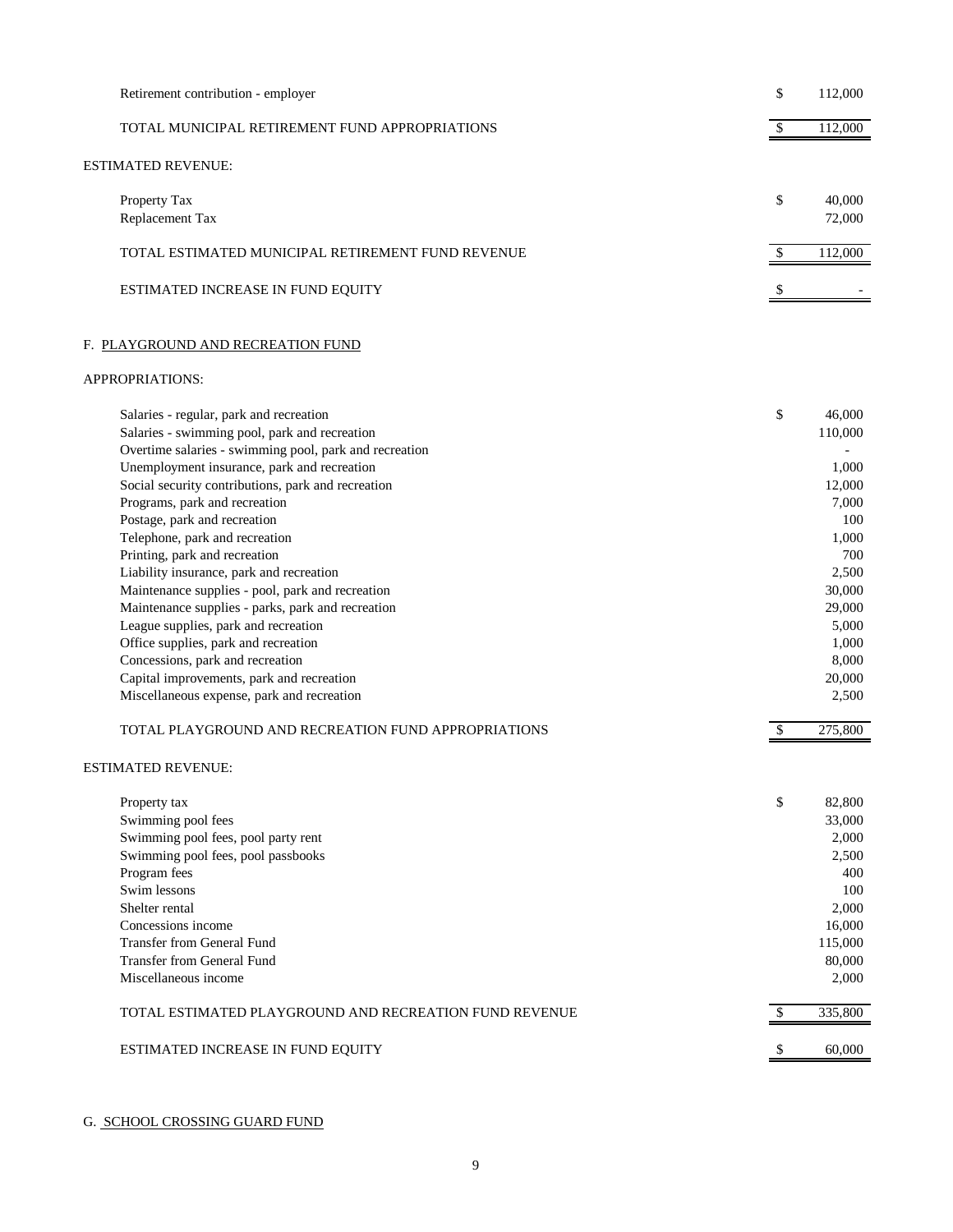| Salaries, crossing guards<br>Unemployment insurance, crossing guards                                                                                                                                                                                                                                                                                                                                                                                                                                                             | \$                        | 20,000<br>150                                                                                      |
|----------------------------------------------------------------------------------------------------------------------------------------------------------------------------------------------------------------------------------------------------------------------------------------------------------------------------------------------------------------------------------------------------------------------------------------------------------------------------------------------------------------------------------|---------------------------|----------------------------------------------------------------------------------------------------|
| TOTAL CROSSING GUARD FUND APPROPRIATIONS                                                                                                                                                                                                                                                                                                                                                                                                                                                                                         | $\boldsymbol{\mathsf{S}}$ | 20,150                                                                                             |
| ESTIMATED REVENUE:                                                                                                                                                                                                                                                                                                                                                                                                                                                                                                               |                           |                                                                                                    |
| Property tax<br>Replacement Tax Revenue                                                                                                                                                                                                                                                                                                                                                                                                                                                                                          | \$                        | 20,150                                                                                             |
| TOTAL ESTIMATED CROSSING GUARD FUND REVENUE                                                                                                                                                                                                                                                                                                                                                                                                                                                                                      | \$                        | 20,150                                                                                             |
| ESTIMATED INCREASE IN FUND EQUITY                                                                                                                                                                                                                                                                                                                                                                                                                                                                                                | \$                        |                                                                                                    |
| H. SOCIAL SECURITY FUND                                                                                                                                                                                                                                                                                                                                                                                                                                                                                                          |                           |                                                                                                    |
| APPROPRIATIONS:                                                                                                                                                                                                                                                                                                                                                                                                                                                                                                                  |                           |                                                                                                    |
| Social security contributions                                                                                                                                                                                                                                                                                                                                                                                                                                                                                                    | \$                        | 128,000                                                                                            |
| TOTAL SOCIAL SECURITY FUND APPROPRIATIONS                                                                                                                                                                                                                                                                                                                                                                                                                                                                                        | \$                        | 128,000                                                                                            |
| ESTIMATED REVENUE:                                                                                                                                                                                                                                                                                                                                                                                                                                                                                                               |                           |                                                                                                    |
| Property tax<br>Replacement tax                                                                                                                                                                                                                                                                                                                                                                                                                                                                                                  | \$                        | 80,000<br>48,000                                                                                   |
| TOTAL ESTIMATED SOCIAL SECURITY FUND REVENUE                                                                                                                                                                                                                                                                                                                                                                                                                                                                                     | $\boldsymbol{\mathsf{S}}$ | 128,000                                                                                            |
| ESTIMATED INCREASE IN FUND EQUITY                                                                                                                                                                                                                                                                                                                                                                                                                                                                                                | $\mathbb{S}$              |                                                                                                    |
| I. PUBLIC PARKS FUND                                                                                                                                                                                                                                                                                                                                                                                                                                                                                                             |                           |                                                                                                    |
| APPROPRIATIONS:                                                                                                                                                                                                                                                                                                                                                                                                                                                                                                                  |                           |                                                                                                    |
| Salaries, public parks<br>Overtime salaries, public parks<br>Unemployment insurance, public parks<br>Maintenance - vehicles, public parks<br>Maintenance service - other, public parks<br>Utilities, public parks<br>Sanitation services, public parks<br>Maintenance supplies - equipment, public parks<br>Maintenance supplies - swimming pool, public parks<br>Operating supplies, public parks<br>Building and grounds, public parks<br>Capital improvements - other, public parks<br>TOTAL PUBLIC PARKS FUND APPROPRIATIONS | \$<br>\$                  | 40,000<br>1,000<br>500<br>1,000<br>5,000<br>26,000<br>5,000<br>5,000<br>20,000<br>8,500<br>112,000 |
|                                                                                                                                                                                                                                                                                                                                                                                                                                                                                                                                  |                           |                                                                                                    |
| ESTIMATED REVENUE:                                                                                                                                                                                                                                                                                                                                                                                                                                                                                                               |                           |                                                                                                    |

| Property tax | $\overline{\phantom{a}}$<br>◡ | $\overline{\phantom{0}}$ |
|--------------|-------------------------------|--------------------------|
|              |                               |                          |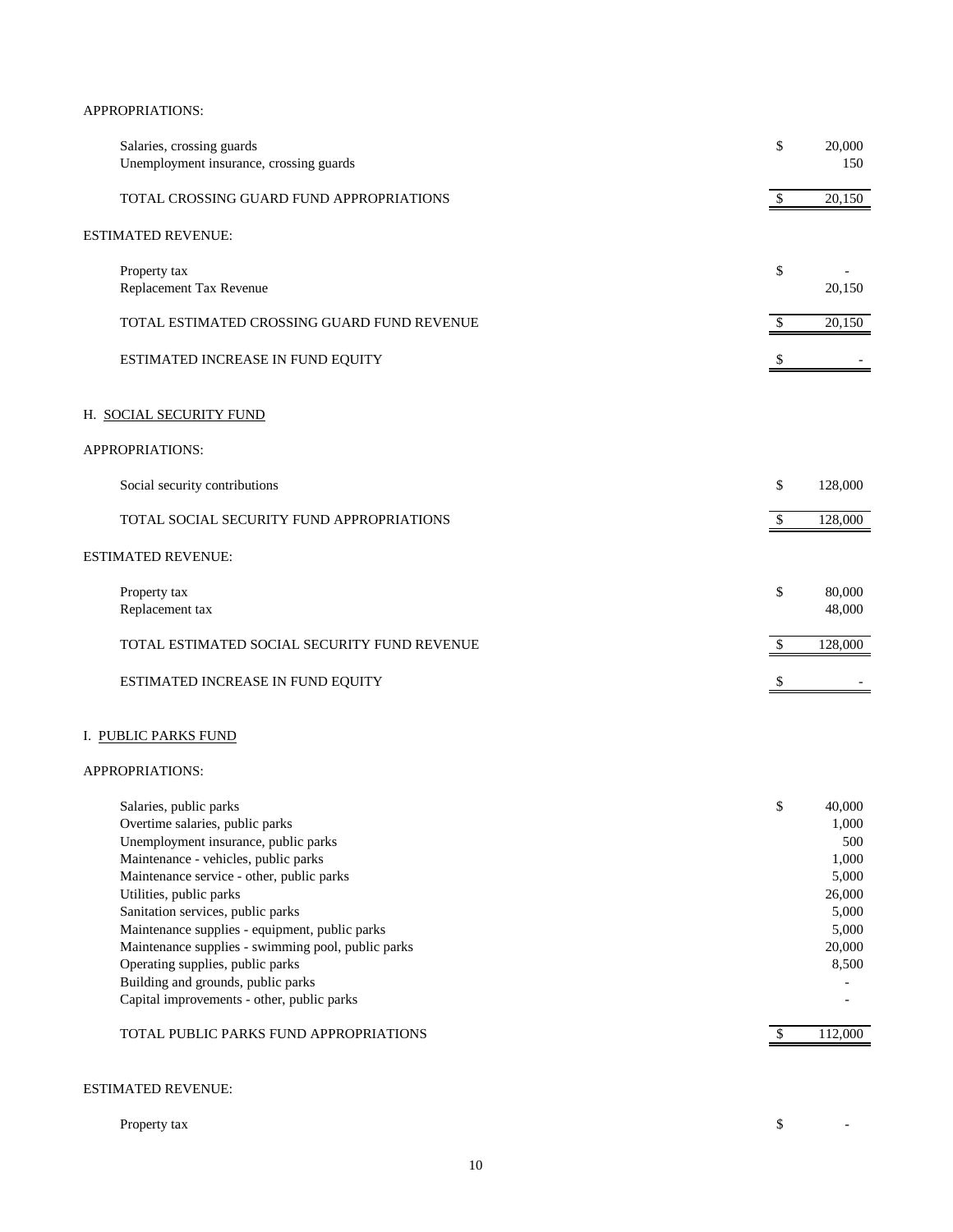| Replacement tax revenue                          |              | 98,300           |
|--------------------------------------------------|--------------|------------------|
| TOTAL ESTIMATED PUBLIC PARKS FUND REVENUE        | \$           | 98,300           |
| ESTIMATED DECREASE IN FUND EQUITY                | \$           | (13,700)         |
| J. PUBLIC LIBRARY FUND                           |              |                  |
| APPROPRIATIONS:                                  |              |                  |
| Salaries - regular, public library               | \$           | 208,424          |
| Health insurance, public library                 |              | 48,635           |
| Retirement, public library                       |              | 33,000           |
| Unemployment insurance, public library           |              | 1,400            |
| Maintenance service - building, public library   |              | 43,792           |
| Maintenance service - equipment, public library  |              | 2,524            |
| Professional services - computer, public library |              | 20,608           |
| Telephone, public library                        |              | 2,500            |
| Books and periodicals, public library            |              | 29,990           |
| Public relations, public library                 |              | 174              |
| Office supplies, public library                  |              | 6,556            |
| Equipment purchase, public library               |              | 2,060            |
| Contingency expense, public library              |              |                  |
| Miscellaneous expense, public library            |              | 2,284            |
| TOTAL PUBLIC LIBRARY FUND APPROPRIATIONS         | \$           | 401,947          |
|                                                  |              |                  |
| ESTIMATED REVENUE:                               |              |                  |
| Property tax                                     | \$           | 210,000          |
| Transfer from General - PPRT portion             |              | 33,700           |
| Grants                                           |              | 7,400            |
| Interest income                                  |              | 2,560            |
| Miscellaneous income                             |              | 9,000            |
| TOTAL ESTIMATED PUBLIC LIBRARY FUND REVENUE      | \$           | 262,660          |
| ESTIMATED DECREASE IN FUND EQUITY                | \$           | (139, 287)       |
| K. <u>LPO SHARED SERVICE FUND</u>                |              |                  |
| APPROPRIATIONS:                                  |              |                  |
|                                                  |              |                  |
| Architecht expenses<br>Legal fees                | \$           | 70,000<br>30,000 |
|                                                  |              |                  |
| TOTAL LPO SHARED SERVICE FUND APPROPRIATIONS     | $\mathbb{S}$ | 100,000          |
| ESTIMATED REVENUE:                               |              |                  |
| Transfer in from LaSalle                         | \$           | 40,500           |
| Peru contribution                                |              | 43,500           |
| Oglesby contribution                             |              | 16,000           |
| TOTAL ESTIMATED LPO SHARED SERVICE FUND REVENUE  | \$           | 100,000          |
| ESTIMATED INCREASE IN FUND EQUITY                |              |                  |
|                                                  |              |                  |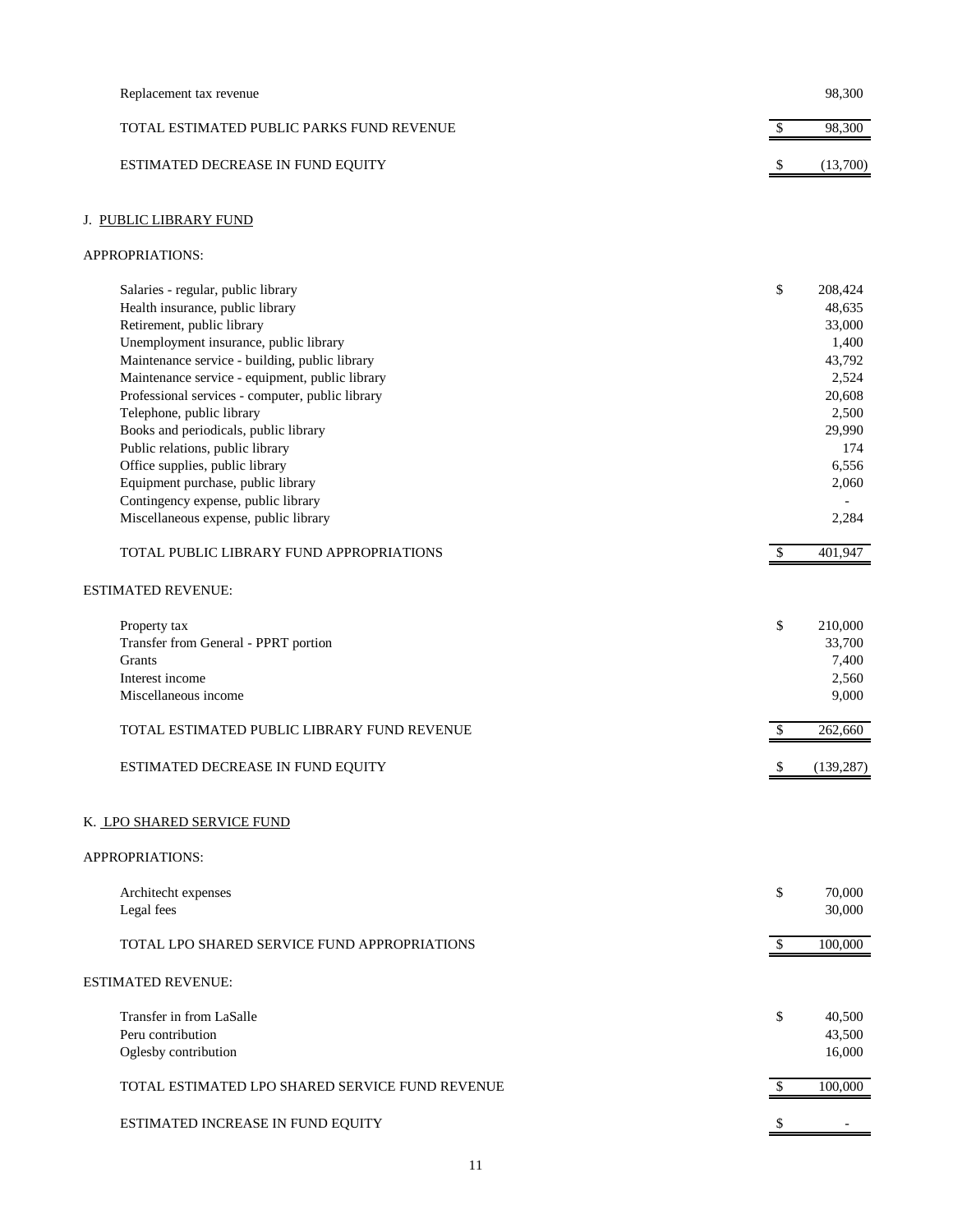# L. LASALLE AMBULANCE SERVICE

| Contractual services, ambulance service           | \$                        | 35,000     |
|---------------------------------------------------|---------------------------|------------|
| Salaries, ambulance service                       |                           | 429,240    |
| Wages, ambulance service                          |                           | 50,000     |
| Medical supplies, ambulance                       |                           | 28,000     |
| Maintenance - equipment, ambulance                |                           | 8,000      |
| Operating expenses, ambulance                     |                           | 1,000      |
| Other professional services, ambulance            |                           |            |
| Office supplies, ambulance                        |                           | 500        |
| Equipment purchase, ambulance                     |                           | 15,000     |
| Vehicle purchase, ambulance                       |                           | 272,000    |
| Capital outlay, ambulance                         |                           | 35,000     |
| Community relations, grants, ambulance            |                           | 2,000      |
| TOTAL LASALLE AMBULANCE SERVICE APPROPRIATIONS    | \$                        | 875,740    |
| <b>ESTIMATED REVENUE:</b>                         |                           |            |
| Ambulance grant                                   | \$                        |            |
| Ambulance service income                          |                           | 625,000    |
| Interest income                                   |                           | 20         |
| TOTAL ESTIMATED LASALLE AMBULANCE SERVICE REVENUE | \$                        | 625,020    |
| ESTIMATED DECREASE IN FUND EQUITY                 | -S                        | (250, 720) |
| M. ROTARY PARK PROJECT FUND<br>APPROPRIATIONS:    |                           |            |
|                                                   |                           |            |
| Engineering/OSLAD Grant/Phase II                  | \$                        |            |
| Rotary Park Development/OSLAD Grant/Phase II      |                           |            |
| Principal payment                                 |                           |            |
| TOTAL ROTARY PARK PROJECT FUND APPROPRIATIONS     | \$                        |            |
| ESTIMATED REVENUE:                                |                           |            |
| Foundation Contribution                           | \$                        | 5,000      |
| <b>OSLAD</b> Grant                                |                           |            |
| Loan Proceeds                                     |                           |            |
| TOTAL ESTIMATED ROTARY PARK PROJECT FUND REVENUE  | $\boldsymbol{\mathsf{S}}$ | 5,000      |
| ESTIMATED INCREASE IN FUND EQUITY                 | -\$                       | 5,000      |
| N. 2002 ALTERNATE BOND AND INTEREST FUND          |                           |            |
| APPROPRIATIONS:                                   |                           |            |
|                                                   |                           |            |

| Principal payment |  | 105,000 |
|-------------------|--|---------|
|-------------------|--|---------|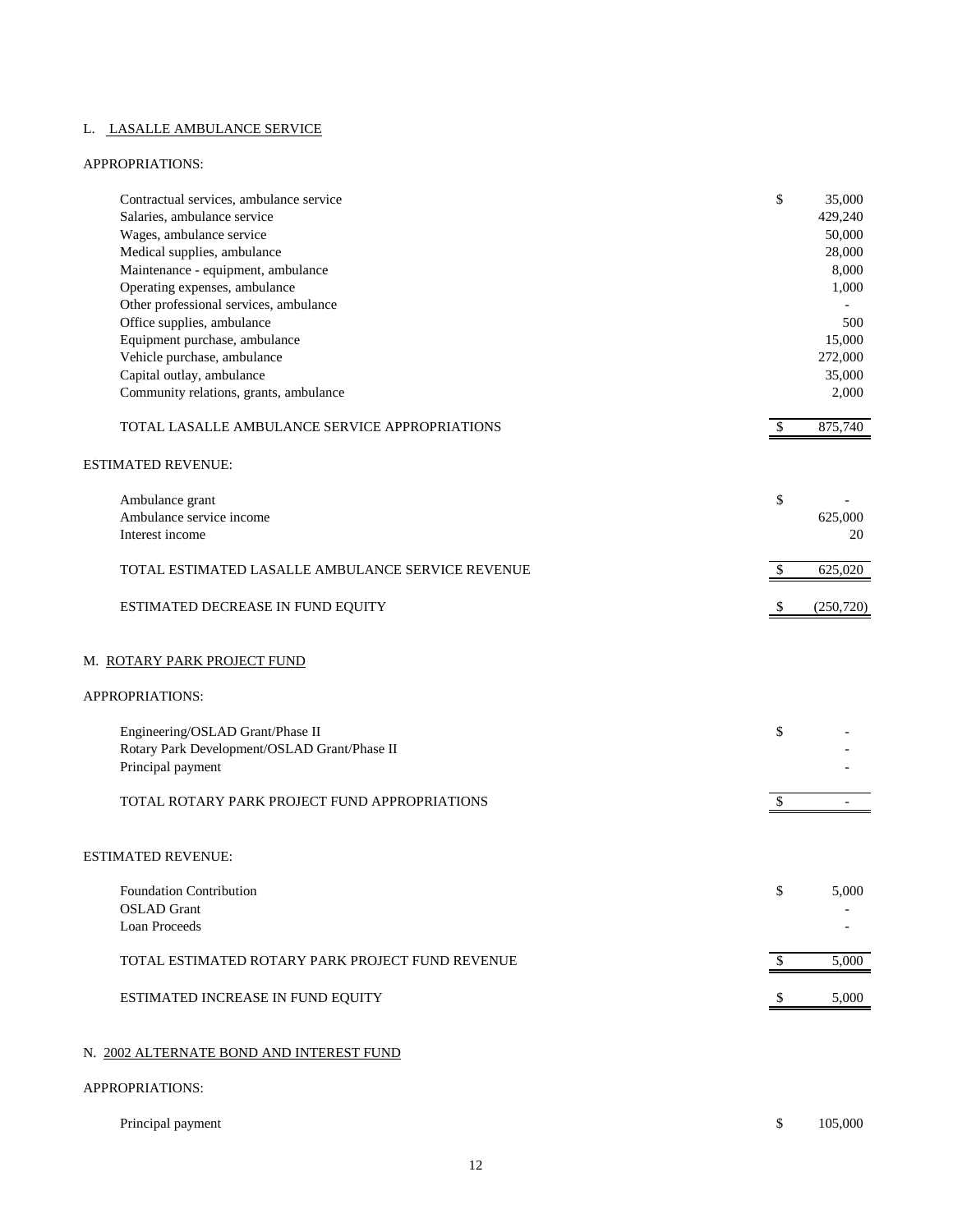| Interest payment<br>Fiscal agent fee                          |        | 11,745<br>250           |
|---------------------------------------------------------------|--------|-------------------------|
| TOTAL 2002 ALTERNATE BOND AND INTEREST FUND APPROPRIATIONS    | \$     | 116,995                 |
| <b>ESTIMATED REVENUE:</b>                                     |        |                         |
| Interfund operating transfer                                  | \$     | 116,995                 |
| TOTAL ESTIMATED 2002 ALTERNATE BOND AND INTEREST FUND REVENUE | \$     | 116,995                 |
| ESTIMATED INCREASE IN FUND EQUITY                             |        |                         |
| O. 2010 ROTARY PARK BOND FUND                                 |        |                         |
| APPROPRIATIONS:                                               |        |                         |
| Principal payment<br>Interest payment<br>Fiscal agent fees    | \$     |                         |
| TOTAL 2010 ROTARY PARK BOND FUND APPROPRIATIONS               | \$     |                         |
| <b>ESTIMATED REVENUE:</b>                                     |        |                         |
| Property tax<br>Transfer from T.I.F. I                        | \$     |                         |
| TOTAL ESTIMATED 2010 ROTARY PARK BOND FUND REVENUE            | \$     |                         |
| ESTIMATED INCREASE IN FUND EQUITY                             | \$     |                         |
| P. 2010 RECOVERY BOND FUND                                    |        |                         |
| APPROPRIATIONS:                                               |        |                         |
| Principal payment<br>Interest payment<br>Fiscal agent fees    | \$     | 30,000<br>29,740<br>800 |
| TOTAL 2010 RECOVERY BOND FUND APPROPRIATIONS                  | \$     | 60,540                  |
| ESTIMATED REVENUE:                                            |        |                         |
| Transfer from general fund                                    | \$     | 60,540                  |
| TOTAL ESTIMATED 2010 RECOVERY BOND FUND REVENUE               | \$     | 60,540                  |
| ESTIMATED INCREASE IN FUND EQUITY                             | $\$\,$ |                         |
| Q. 2008 CAPITAL OBLIGATION BOND AND INTEREST FUND             |        |                         |
| APPROPRIATIONS:                                               |        |                         |
| Principal payment<br>Interest payment                         | \$     | 125,000<br>5,188        |
|                                                               |        |                         |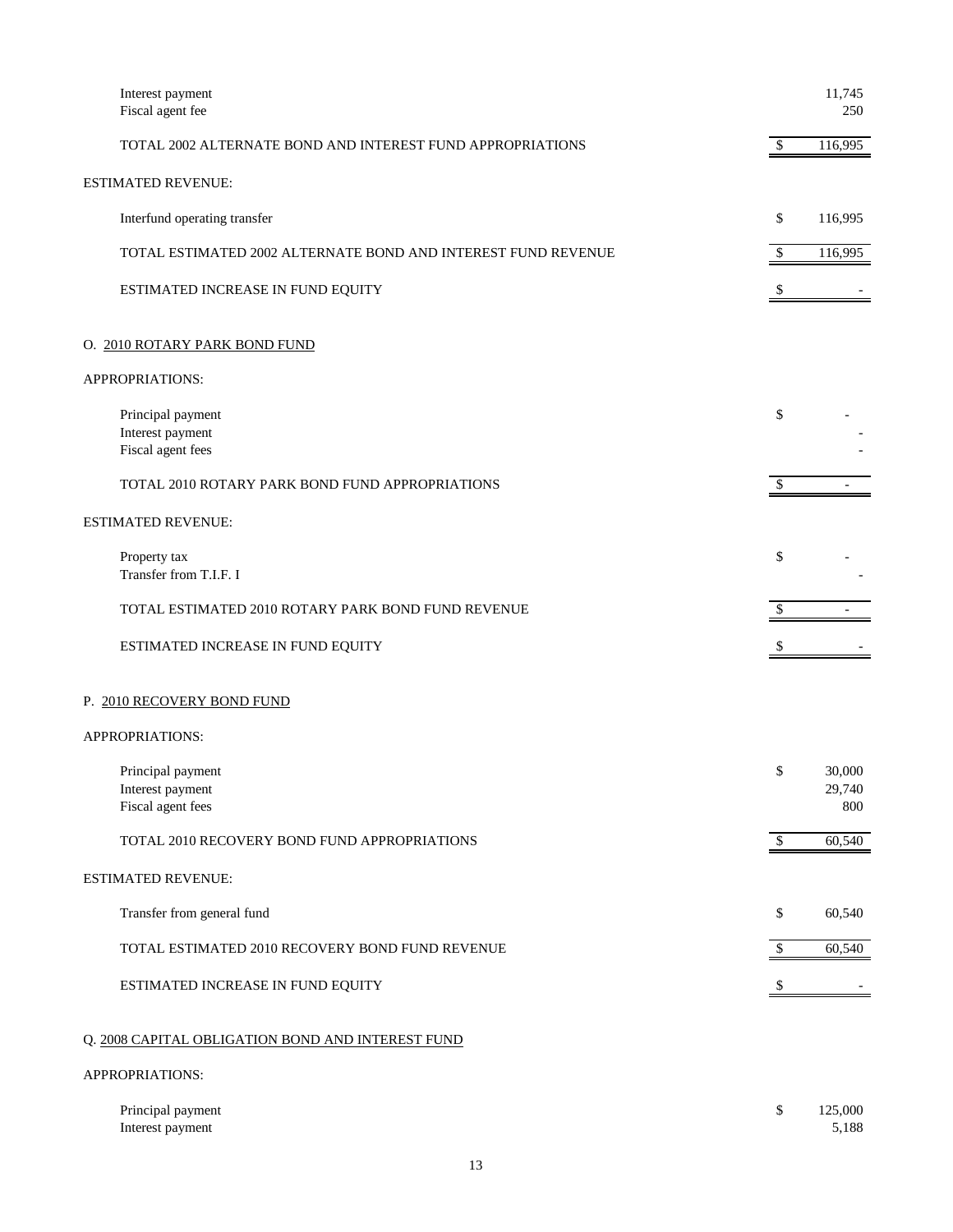| Fiscal agent fees                                                                                                                                                                                                                                                                                                                                                                                                                                                                                                                                                                                                                                                                                                                                                                                                                                                                                      |               | 500                                                                                                                                                            |
|--------------------------------------------------------------------------------------------------------------------------------------------------------------------------------------------------------------------------------------------------------------------------------------------------------------------------------------------------------------------------------------------------------------------------------------------------------------------------------------------------------------------------------------------------------------------------------------------------------------------------------------------------------------------------------------------------------------------------------------------------------------------------------------------------------------------------------------------------------------------------------------------------------|---------------|----------------------------------------------------------------------------------------------------------------------------------------------------------------|
| TOTAL 2008 CAPITAL OBLIGATION BOND AND INTEREST FUND APPROPRIATIONS                                                                                                                                                                                                                                                                                                                                                                                                                                                                                                                                                                                                                                                                                                                                                                                                                                    | $\mathbb{S}$  | 130,688                                                                                                                                                        |
| ESTIMATED REVENUE                                                                                                                                                                                                                                                                                                                                                                                                                                                                                                                                                                                                                                                                                                                                                                                                                                                                                      |               |                                                                                                                                                                |
| Property tax<br>Transfer from general fund                                                                                                                                                                                                                                                                                                                                                                                                                                                                                                                                                                                                                                                                                                                                                                                                                                                             | \$            | 127,594<br>3,100                                                                                                                                               |
| TOTAL ESTIMATED 2008 CAPITAL OBLIGATION BOND AND INTEREST FUND REVENUE                                                                                                                                                                                                                                                                                                                                                                                                                                                                                                                                                                                                                                                                                                                                                                                                                                 | $\mathcal{S}$ | 130,694                                                                                                                                                        |
| ESTIMATED INCREASE IN FUND EQUITY                                                                                                                                                                                                                                                                                                                                                                                                                                                                                                                                                                                                                                                                                                                                                                                                                                                                      | \$            | 6                                                                                                                                                              |
| R. 2001 LIBRARY BOND FUND                                                                                                                                                                                                                                                                                                                                                                                                                                                                                                                                                                                                                                                                                                                                                                                                                                                                              |               |                                                                                                                                                                |
| APPROPRIATIONS:                                                                                                                                                                                                                                                                                                                                                                                                                                                                                                                                                                                                                                                                                                                                                                                                                                                                                        |               |                                                                                                                                                                |
| Principal payment<br>Interest payment<br>Fiscal agent fee                                                                                                                                                                                                                                                                                                                                                                                                                                                                                                                                                                                                                                                                                                                                                                                                                                              | \$            | 160,000<br>23,250<br>500                                                                                                                                       |
| TOTAL LIBRARY BOND FUND APPROPRIATIONS                                                                                                                                                                                                                                                                                                                                                                                                                                                                                                                                                                                                                                                                                                                                                                                                                                                                 | \$            | 183,750                                                                                                                                                        |
| ESTIMATED REVENUE:                                                                                                                                                                                                                                                                                                                                                                                                                                                                                                                                                                                                                                                                                                                                                                                                                                                                                     |               |                                                                                                                                                                |
| Property tax<br><b>Transfer from General Fund</b>                                                                                                                                                                                                                                                                                                                                                                                                                                                                                                                                                                                                                                                                                                                                                                                                                                                      | \$            | 180,250                                                                                                                                                        |
| TOTAL ESTIMATED LIBRARY BOND FUND REVENUE                                                                                                                                                                                                                                                                                                                                                                                                                                                                                                                                                                                                                                                                                                                                                                                                                                                              | \$            | 180,250                                                                                                                                                        |
| ESTIMATED DECREASE IN FUND EQUITY                                                                                                                                                                                                                                                                                                                                                                                                                                                                                                                                                                                                                                                                                                                                                                                                                                                                      | \$            | (3,500)                                                                                                                                                        |
| S. WATERWORKS FUND                                                                                                                                                                                                                                                                                                                                                                                                                                                                                                                                                                                                                                                                                                                                                                                                                                                                                     |               |                                                                                                                                                                |
| APPROPRIATIONS:                                                                                                                                                                                                                                                                                                                                                                                                                                                                                                                                                                                                                                                                                                                                                                                                                                                                                        |               |                                                                                                                                                                |
| Salaries - clerical, water department<br>Salaries - foreman, water department<br>Salaries - laborers, water department<br>Salaries - laborers, pump station<br>Salaries - foreman, pump station<br>Salaries overtime - clerical, water department<br>Salaries overtime - foreman, water department<br>Salaries overtime - laborers, water department<br>Salaries overtime - laborers, pump station<br>Salaries overtime - foreman, pump station<br>Health insurance, water fund<br>Health insurance - clerical, water department<br>Health insurance - laborers, water department<br>Health insurance - laborers, pump station<br>Unemployment insurance, water department<br>Unemployment insurance, pump station<br>Worker's compensation, water department<br>Worker's compensation, pump station<br>Social security contributions, water department<br>Social security contributions, pump station | \$            | 41,000<br>83,000<br>300,000<br>120,000<br>100,000<br>3,000<br>1,500<br>25,000<br>35,000<br>100,000<br>500<br>250<br>1,200<br>500<br>33,000<br>40,000<br>20,000 |
| Retirement contributions, water department<br>Retirement contributions, pump station                                                                                                                                                                                                                                                                                                                                                                                                                                                                                                                                                                                                                                                                                                                                                                                                                   |               | 55,000<br>38,000                                                                                                                                               |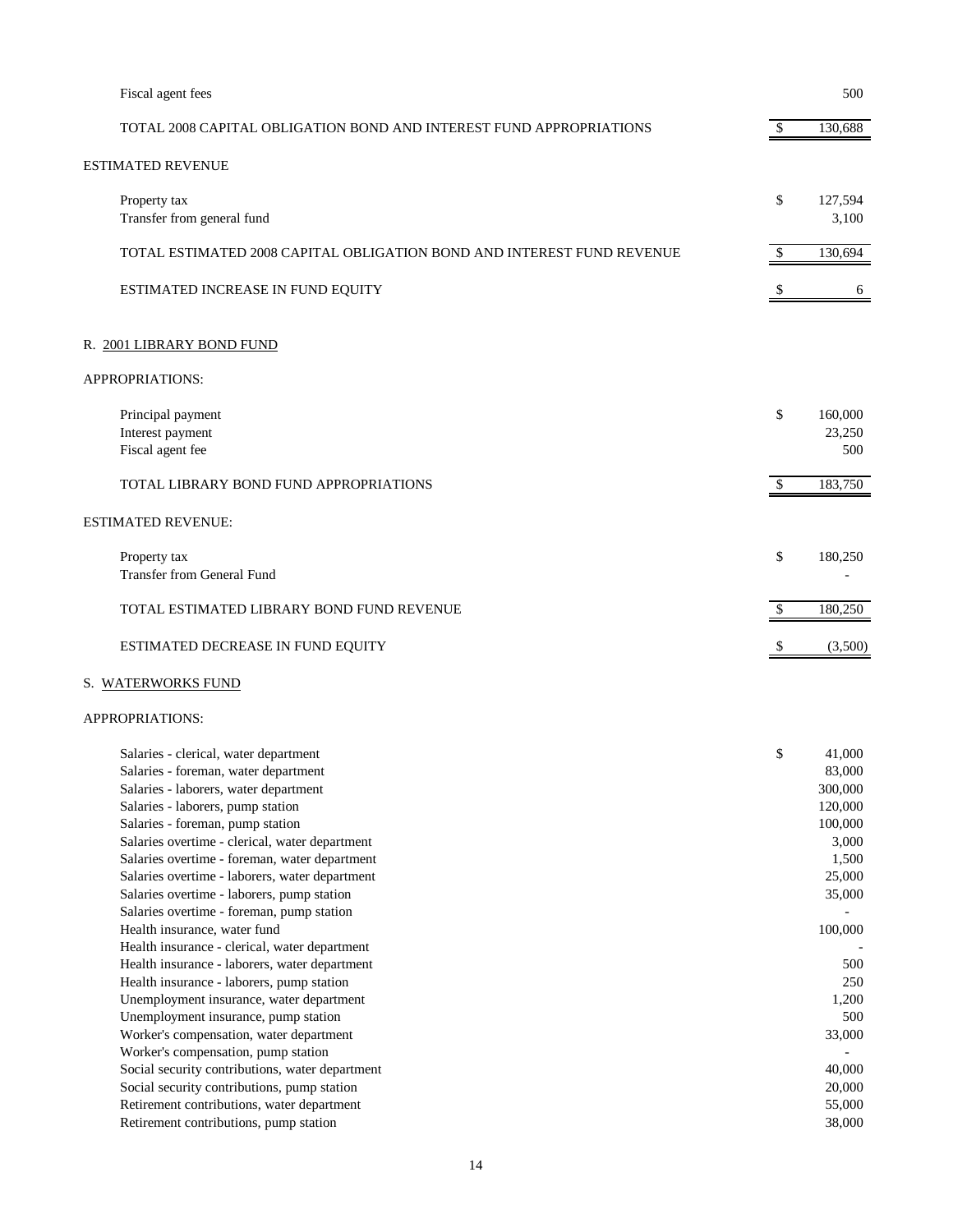| Uniform allowance, water department                                      | 3,000   |
|--------------------------------------------------------------------------|---------|
| Uniform allowance, clerical, water department                            | 500     |
| Uniform allowance, pump station                                          | 1,500   |
| Maintenance - building, water department                                 | 20,000  |
| Maintenance - building, pump station                                     | 10,000  |
| Maintenance - watermains, distribution system                            | 50,000  |
| Maintenance - equipment, water department                                | 30,000  |
| Maintenance - equipment, pump station                                    | 15,000  |
| Maintenance - water tower, pump station                                  | 50,000  |
| Maintenance - well field, pump station                                   | 10,000  |
| Maintenance - vehicle, water department                                  | 5,000   |
| Maintenance - vehicle, pump station                                      | 2,500   |
| Accounting service, water department                                     | 10,000  |
| Engineering services, water department                                   | 40,000  |
| Engineering services, pump station                                       |         |
| Other professional services, water department                            | 5,000   |
| Other professional services, pump station                                | 20,000  |
| Postage, water department                                                | 35,000  |
| Postage, pump station                                                    | 100     |
| Telephone, water department                                              | 5,000   |
| Telephone, pump station                                                  | 1,500   |
| Remote read utility account, water department                            | 1,500   |
| Training, water department                                               | 3,000   |
| Training, pump station                                                   | 2,000   |
| Subscriptions, pump station                                              | 350     |
| Utilities, water department                                              | 5,500   |
| Utilities, pump station                                                  | 230,000 |
| Liability insurance, water department                                    | 42,000  |
| Liability insurance, pump station                                        |         |
| Blacktop, water department                                               | 25,000  |
| Maintenance supplies - granular materials, distribution system           | 5,000   |
| Maintenance supplies - water hydrants, water department                  |         |
| Maintenance supplies - water meters, water department                    | 30,000  |
|                                                                          | 750     |
| Office supplies, water department                                        | 2,000   |
| Office supplies, pump station<br>Merchant service fee, water billing     | 17,000  |
|                                                                          | 3,000   |
| Operating supplies, water department                                     | 3,000   |
| Operating supplies, pump station<br>Operating expenses, water department |         |
|                                                                          |         |
| Operating expenses, pump station<br>Small tools, water department        |         |
|                                                                          | 4,000   |
| Small tools, pump station                                                | 1,000   |
| Fuel, water department                                                   | 11,000  |
| Fuel, pump department                                                    | 3,500   |
| Chemicals, pump station                                                  | 30,000  |
| Operating supplies - lab, pump station                                   | 4,500   |
| Principal payment                                                        | 315,000 |
| Fiscal agent fee                                                         | 500     |
| Equipment purchase, water department                                     | 180,000 |
| Equipment purchase, pump station                                         | 2,000   |
| Vehicle purchase, water department                                       | 65,000  |
| Hydrant purchase, water department                                       | 5,000   |
| Capital outlay / remote read program, water department                   | 10,000  |
| Capital outlay /other                                                    | 200,000 |
| Streets - construction                                                   | 50,000  |
| Utility tax, water department                                            | 130,000 |
| Miscellaneous expense, water department                                  |         |
| Interest, water department                                               | 40,605  |
| Transfer to General Fund                                                 |         |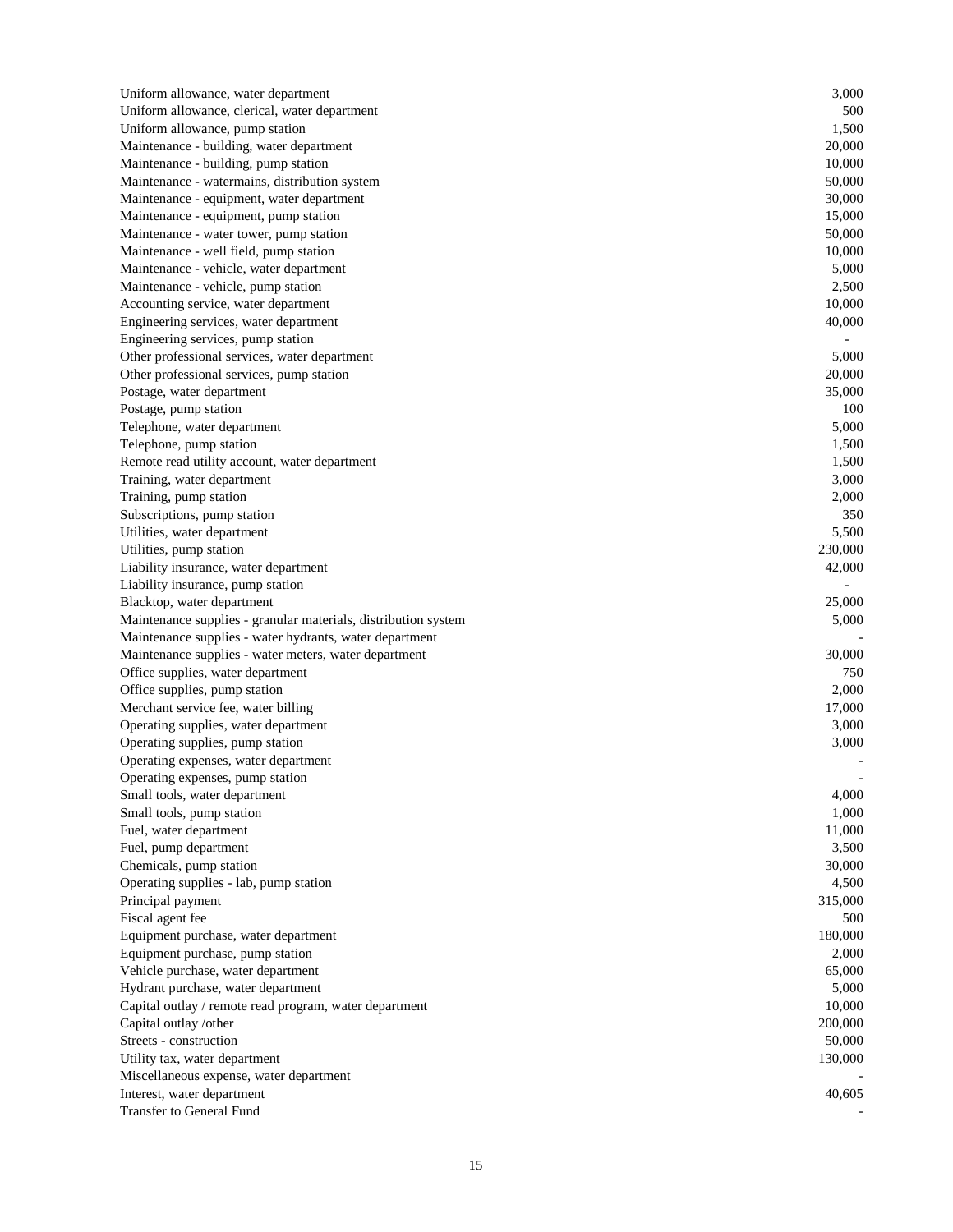| TOTAL WATERWORKS FUND APPROPRIATIONS    | 2,733,255     |
|-----------------------------------------|---------------|
| <b>ESTIMATED REVENUE:</b>               |               |
| Utility tax                             | \$<br>135,000 |
| Water sales, residential                | 1,750,000     |
| Water sales, commercial                 | 290,000       |
| Water sales, industrial                 | 1,000,000     |
| Water taps                              | 2,000         |
| Water improvements - Carus              |               |
| Service charge, labor (delinquents)     | 12,000        |
| Delinquent charges                      | 20,000        |
| Miscellaneous income                    | 20,000        |
| Transfer from T.I.F. III                |               |
| Loan proceeds                           |               |
| TOTAL ESTIMATED WATERWORKS FUND REVENUE | 3,229,000     |
| ESTIMATED INCREASE IN FUND EQUITY       | \$<br>495,745 |

# T. SEWERAGE FUND

| Salaries regular, clerical, sewer                   | \$<br>30,000 |
|-----------------------------------------------------|--------------|
| Salaries regular, foreman, sewer                    | 75,000       |
| Salaries regular, laborer, sewer                    | 200,000      |
| Salaries overtime, clerical, sewer                  | 3,500        |
| Salaries overtime, foreman, sewer                   | 20,000       |
| Salaries overtime, laborer, sewer                   | 25,000       |
| Health insurance, sewer fund                        | 90,000       |
| Health insurance - clerical, sewer                  | 100          |
| Health insurance - laborer, sewer                   | 500          |
| Unemployment insurance, sewer                       | 1,000        |
| Worker's compensation, sewer                        | 17,000       |
| Social security contributions, sewer                | 30,000       |
| Retirement contributions, sewer                     | 42,000       |
| Uniform allowance - laborer, sewer                  | 2,000        |
| Uniform allowance - clerical, sewer                 | 500          |
| Maintenance service - lab analysis, new sewer plant | 10,000       |
| Maintenance service - lab analysis, sewer           | 15,000       |
| Maintenance service - sewer                         | 80,000       |
| Maintenance service - televising, sewer             | 2,500        |
| Maintenance service - lift station, sewer           | 25,000       |
| Maintenance service - lab equipment, sewer          | 7,000        |
| Engineering services, sewer                         | 60,000       |
| Permit fees, sewer                                  | 18,000       |
| Permit fees, new sewer plant                        | 7,500        |
| Legal service, sewer                                | 10,000       |
| Postage, sewer                                      | 500          |
| Telephone, sewer                                    | 3,000        |
| Long-term control, sewer                            | 1,000,000    |
| Publishing, sewer                                   | 500          |
| Dues, sewer                                         | 1,000        |
| Training, sewer                                     | 2,500        |
| Utilities, sewer                                    | 115,000      |
| Utilities, new sewer plant                          | 70,000       |
| Liability insurance, sewer                          | 38,000       |
| Rentals, sewer                                      | 1,000        |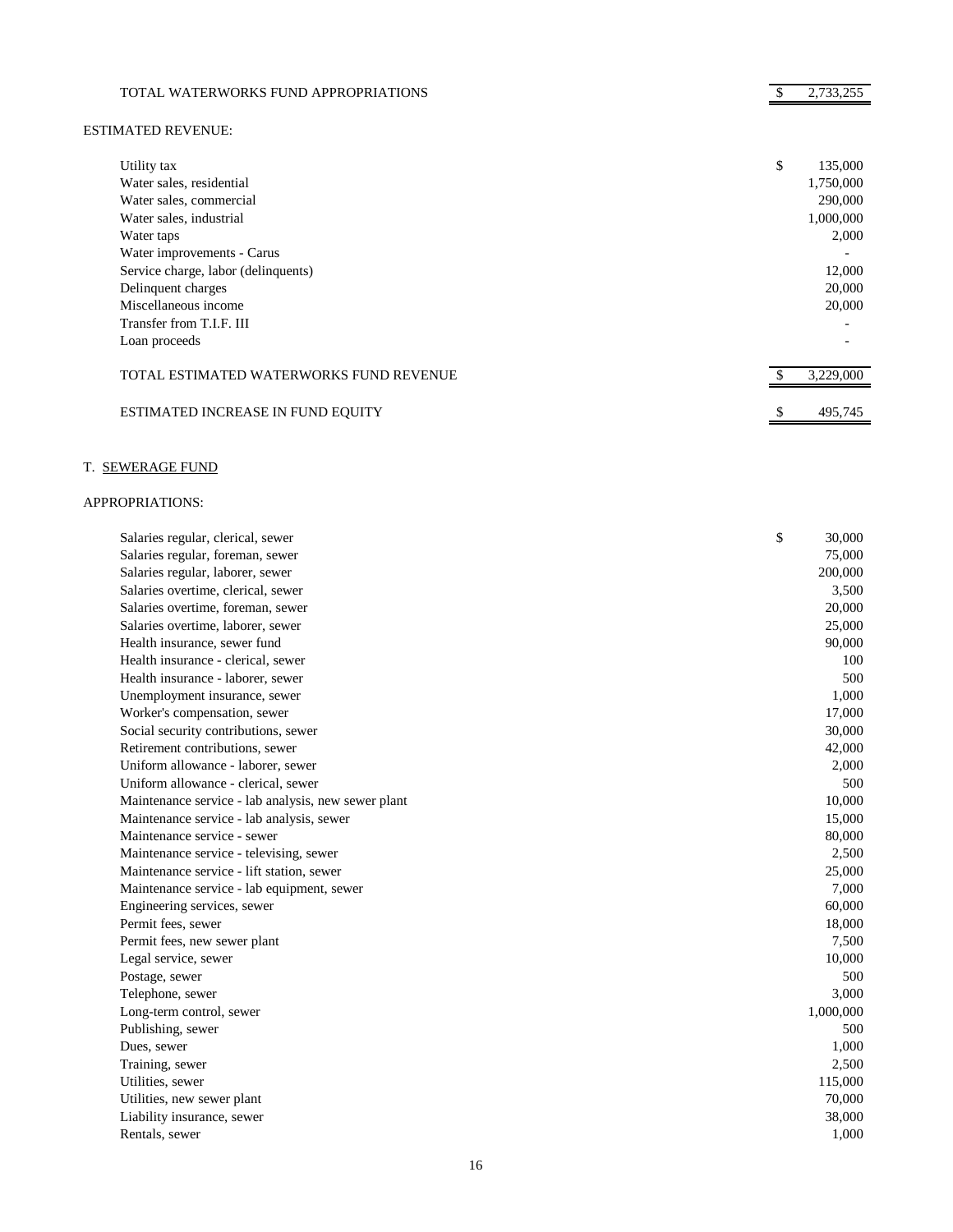| Maintenance supplies - building, sewer                   | 10,000                     |
|----------------------------------------------------------|----------------------------|
| Maintenance supplies - building, new sewer               | 5,000                      |
| Maintenance supplies - equipment, new sewer              | 10,000                     |
| Maintenance supplies - equipment, sewer                  | 50,000                     |
| Maintenance supplies - vehicle, sewer                    | 3,000                      |
| Maintenance supplies - biosolids, sewer                  |                            |
| Office supplies, sewer                                   | 3,000                      |
| Operating supplies - general, sewer                      | 5,000                      |
| Operating supplies - chlorinating, sewer                 | 25,000                     |
| Small tools, sewer                                       | 1,500                      |
| Fuel - vehicle, sewer                                    | 3,500                      |
| Chemicals / waste water, sewer                           | 8,000                      |
| Chemicals / waste water, new sewer plant                 | 15,000                     |
| Principal payment - 09 sewer plant                       | 75,000                     |
| Principal payment - IEPA Loan - 09 sewer plant           | 586,182                    |
| Interest payment - 09 sewer plant                        | 17,450                     |
| Principal payment - IEPA loan, sewer                     | 158,381                    |
| Interest payment - IEPA loan, sewer                      | 25,046                     |
| Fiscal agent fee                                         | 500                        |
| Community relations/grants, sewer                        |                            |
| Check valve cost sharing, sewer                          | 25,000                     |
| Equipment purchases, sewer                               | 400,000                    |
| Equipment purchases, new sewer plant                     | 1,000                      |
| Vehicle purchase, sewer                                  |                            |
| Capital improvements / other, sewer                      | 585,000                    |
| Capital improvements / collection system, sewer          |                            |
| Capital improvements/disaster recovery/dike grant, sewer |                            |
|                                                          |                            |
| TOTAL SEWERAGE FUND APPROPRIATIONS                       | 4,015,659<br>$\mathcal{S}$ |
| <b>ESTIMATED REVENUE:</b>                                |                            |
|                                                          |                            |
| Sewer charges, residential                               | 1,550,000                  |
| Sewer charges, industrial                                | 230,000                    |
| Sewer charges, commercial                                | 310,000                    |
| Sewer bond charges                                       | 500,000                    |
| Industrial discharge permits                             | 500                        |
| Industrial sample collection                             |                            |
| Delinquent charges                                       | 18,000                     |
| Sewer bond delinquent charges                            | 4,000                      |
| Miscellaneous income                                     | 1,000                      |
| Transfer from T.I.F. I                                   | 586,182                    |
|                                                          |                            |
| TOTAL ESTIMATED SEWERAGE FUND REVENUE                    | 3,199,682<br>\$.           |
| ESTIMATED DECREASE IN FUND EQUITY                        | (815,977)                  |
|                                                          |                            |
| U. PARKING METER FUND                                    |                            |
| APPROPRIATIONS:                                          |                            |
| Salaries, parking meters                                 | \$<br>10,000               |
| Administrative hearing officer, parking meters           |                            |
| Office supplies, parking meters                          | 1,000                      |
| Operating expense, parking meters                        | 500                        |
| Capital improvements                                     | 32,000                     |
| Land purchase                                            |                            |
|                                                          |                            |

# TOTAL PARKING METER FUND APPROPRIATIONS 43,500

17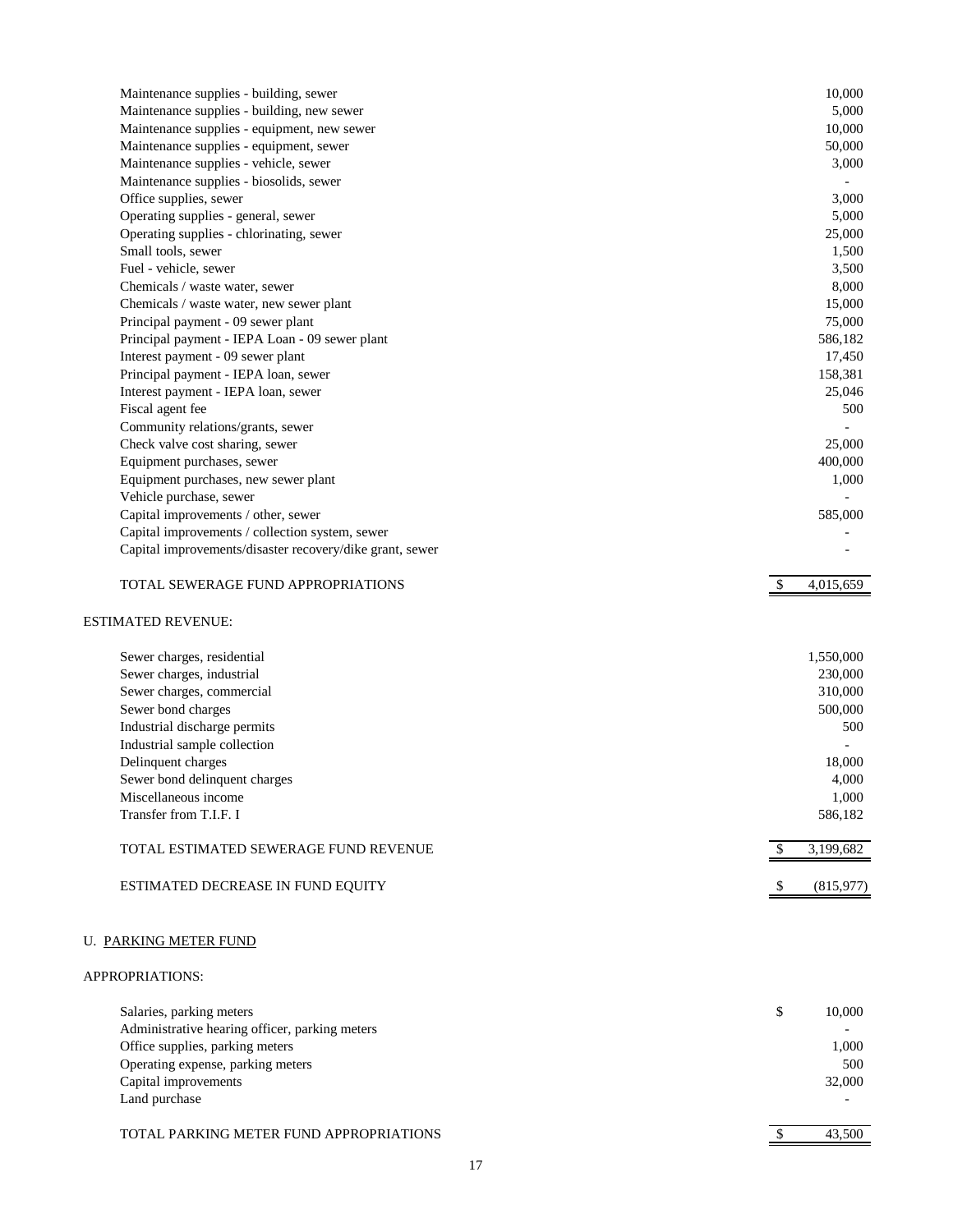## ESTIMATED REVENUE:

| Parking fines<br>Parking fees                                                  |                                                 | \$                        | 40,000<br>3,500                |
|--------------------------------------------------------------------------------|-------------------------------------------------|---------------------------|--------------------------------|
|                                                                                | TOTAL ESTIMATED PARKING METER FUND REVENUE      | \$                        | 43,500                         |
|                                                                                | ESTIMATED INCREASE IN FUND EQUITY               |                           |                                |
| V. FIREMEN'S PENSION FUND                                                      |                                                 |                           |                                |
| APPROPRIATIONS:                                                                |                                                 |                           |                                |
| Benefit payments<br>Administrative expense<br>Miscellaneous expense            |                                                 | \$                        | 179,000<br>5,000<br>1,000      |
|                                                                                | TOTAL FIREMEN'S PENSION FUND APPROPRIATIONS     | \$                        | 185,000                        |
| <b>ESTIMATED REVENUE:</b>                                                      |                                                 |                           |                                |
| Employer contribution<br>Employee contribution<br>Investment income            |                                                 | \$                        | 179,000<br>20,000<br>35,000    |
|                                                                                | TOTAL ESTIMATED FIREMEN'S PENSION FUND REVENUE  | $\mathbb{S}$              | 234,000                        |
|                                                                                | ESTIMATED INCREASE IN FUND EQUITY               | \$                        | 49,000                         |
| W. POLICE PENSION FUND                                                         |                                                 |                           |                                |
| APPROPRIATIONS:                                                                |                                                 |                           |                                |
| Benefit payments<br>Administrative expense<br>Miscellaneous expense            |                                                 | \$                        | 1,045,000<br>15,000<br>5,000   |
|                                                                                | TOTAL POLICE PENSION FUND APPROPRIATIONS        | $\boldsymbol{\mathsf{S}}$ | 1,065,000                      |
| ESTIMATED REVENUE:                                                             |                                                 |                           |                                |
| Employer contribution<br>Employee contribution<br>Investment income            |                                                 | \$                        | 1,045,000<br>135,000<br>85,000 |
|                                                                                | TOTAL ESTIMATED POLICE PENSION FUND REVENUE     | $\mathcal{S}$             | 1,265,000                      |
|                                                                                | ESTIMATED INCREASE IN FUND EQUITY               | \$                        | 200,000                        |
|                                                                                | X. LASALLE T.I.F. I SPECIAL TAX ALLOCATION FUND |                           |                                |
| APPROPRIATIONS:                                                                |                                                 |                           |                                |
| Professional services, legal, T.I.F. I<br>Capital improvement, other, T.I.F. I |                                                 | \$                        | 42,724<br>400,000              |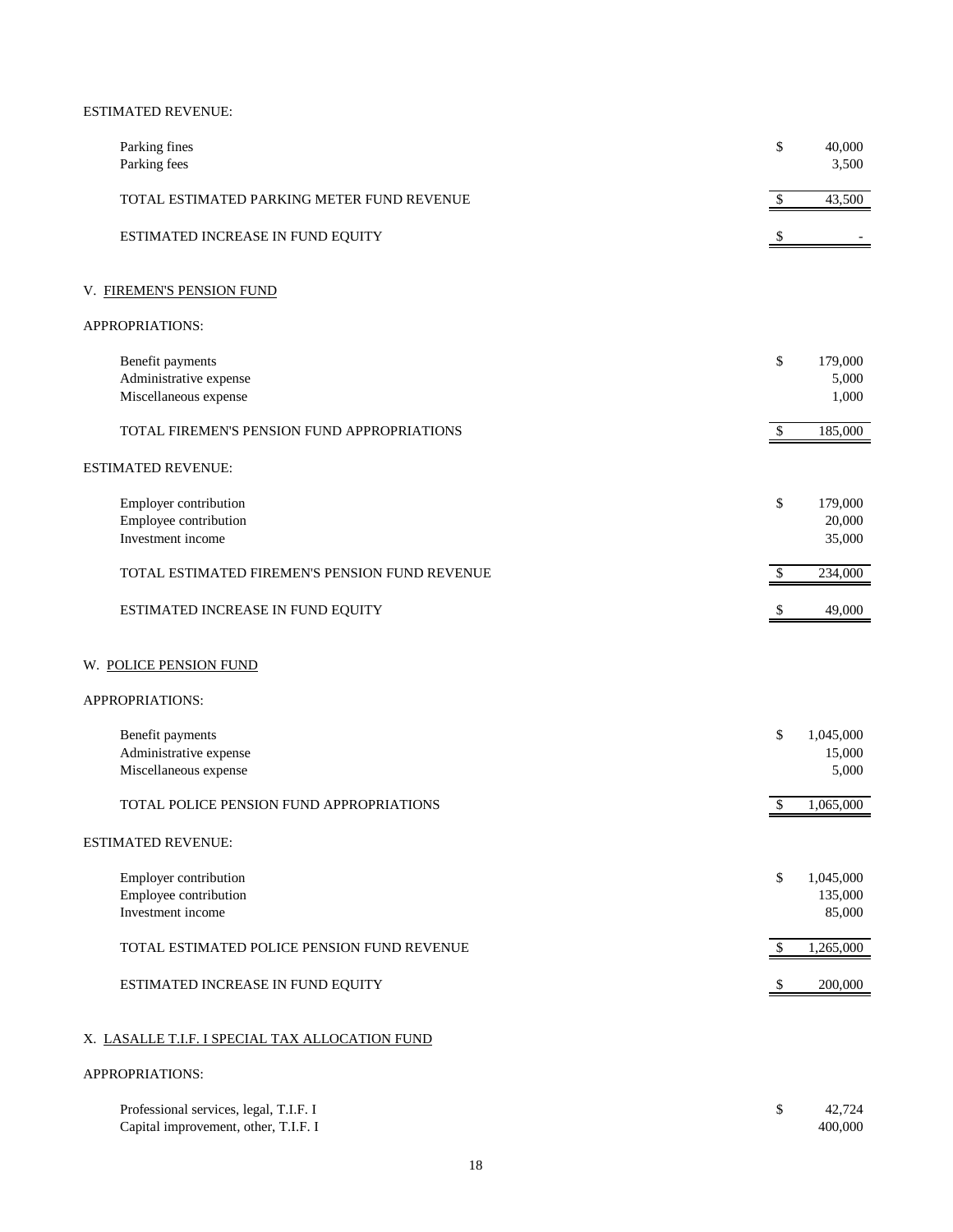| Tax refund - Illinois Cement, T.I.F. I                                |              |            |
|-----------------------------------------------------------------------|--------------|------------|
| Tax refund - Brewer, T.I.F. I                                         |              |            |
| Intergovernmental agreement/LaSalle County                            |              | 156,665    |
| Intergovernmental agreement/LaSalle Grade                             |              | 30,286     |
| Intergovernmental agreement/Dimmick Grade                             |              | 11,810     |
| Intergovernmental agreement/Waltham Grade                             |              | 344,330    |
| Intergovernmental agreement/LP High School                            |              | 226,808    |
| Intergovernmental agreement/IVCC                                      |              | 55,193     |
| Intergovernmental agreement/LaSalle Township                          |              | 7,198      |
| Intergovernmental agreement/Utica Township                            |              | 20,483     |
| Intergovernmental agreement/Utica Township Road                       |              | 20,169     |
| Payment to developer, Starved Rock                                    |              | 4,196      |
| Transfer to T.I.F. III                                                |              |            |
| Transfer to T.I.F. V                                                  |              | 500,000    |
| Transfer to Rotary Park                                               |              |            |
| Transfer to sewer fund, T.I.F. I                                      |              | 586,182    |
| Debt service - principal payment, T.I.F. I                            |              |            |
| Debt service - interest payment, T.I.F. I                             |              |            |
| Fiscal agent fee, T.I.F. 1                                            |              |            |
|                                                                       |              |            |
| TOTAL LASALLE T.I.F. I SPECIAL TAX ALLOCATION FUND APPROPRIATIONS     | \$           | 2,406,044  |
|                                                                       |              |            |
| <b>ESTIMATED REVENUE:</b>                                             |              |            |
|                                                                       |              |            |
| Property tax                                                          | \$           | 1,574,933  |
|                                                                       |              |            |
| TOTAL ESTIMATED LASALLE T.I.F. I SPECIAL TAX ALLOCATION FUND REVENUE  | \$           | 1,574,933  |
|                                                                       |              |            |
| ESTIMATED DECREASE IN FUND EQUITY                                     | -S           | (831, 111) |
| Y. LASALLE T.I.F. II SPECIAL TAX ALLOCATION FUND                      |              |            |
| APPROPRIATIONS:                                                       |              |            |
|                                                                       |              |            |
| Professional services, legal, T.I.F. II                               | \$           | 4,030      |
| Intergovernmental agreement/LaSalle Grade                             |              | 193        |
| Intergovernmental agreement/Dimmick Grade                             |              | 26,274     |
| Intergovernmental agreement/LP High School                            |              | 11,456     |
| Intergovernmental agreement/IVCC                                      |              | 6,092      |
| Capital improvements, other, T.I.F. II                                |              |            |
| Payments to developer, T.I.F. II                                      |              |            |
| TOTAL LASALLE T.I.F. II SPECIAL TAX ALLOCATION FUND APPROPRIATIONS    | \$           | 48,045     |
|                                                                       |              |            |
| <b>ESTIMATED REVENUE:</b>                                             |              |            |
|                                                                       |              |            |
| Property tax                                                          | \$           | 147,673    |
|                                                                       |              |            |
| TOTAL ESTIMATED LASALLE T.I.F. II SPECIAL TAX ALLOCATION FUND REVENUE | $\mathbb{S}$ | 147,673    |
|                                                                       |              |            |
| ESTIMATED INCREASE IN FUND EQUITY                                     |              | 99,628     |
|                                                                       |              |            |
|                                                                       |              |            |
|                                                                       |              |            |
| Z. LASALLE T.I.F. III SPECIAL TAX ALLOCATION FUND                     |              |            |
|                                                                       |              |            |
| APPROPRIATIONS:                                                       |              |            |
| Intergovernmental agreement/Waltham Grade                             |              | 97,934     |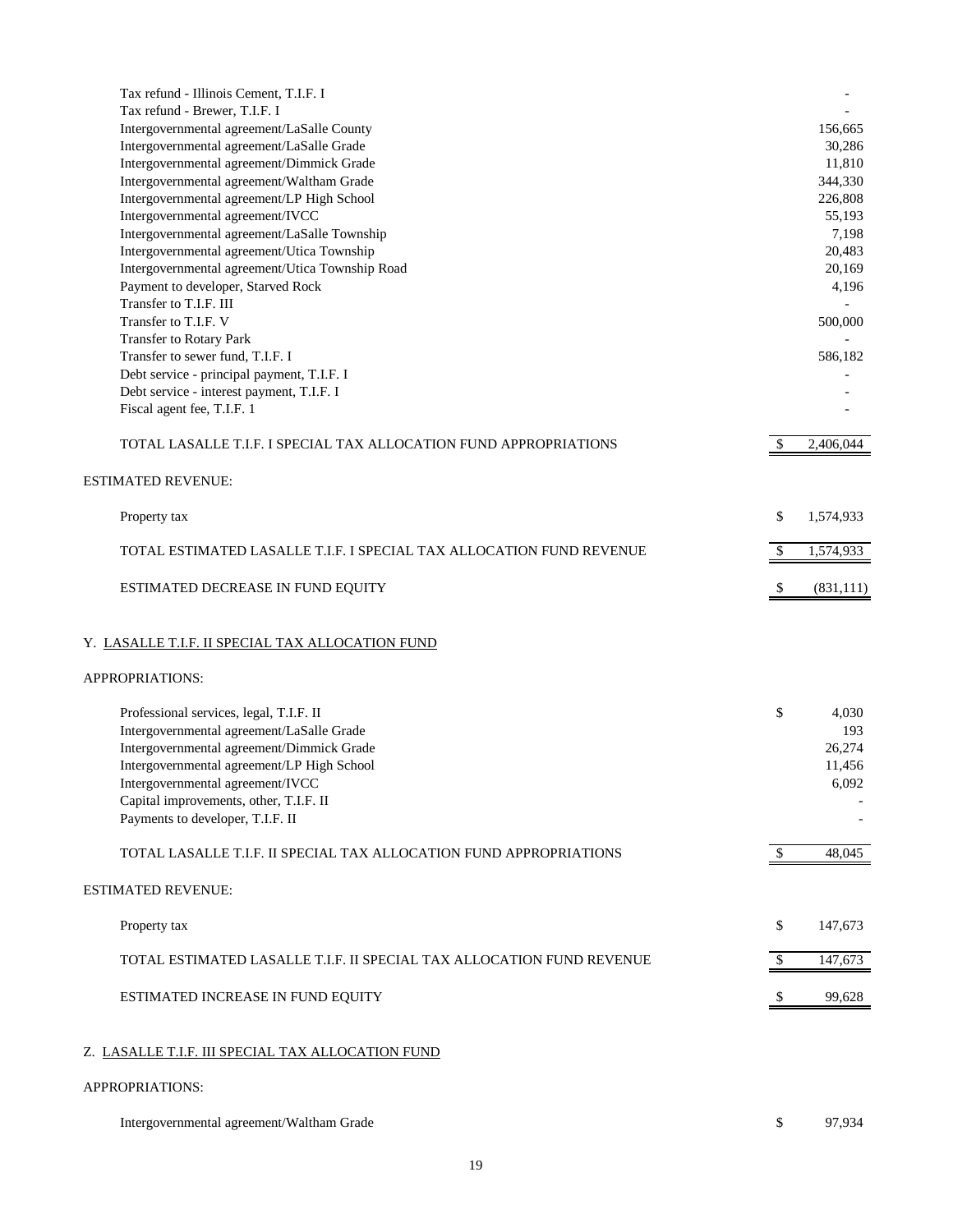| Intergovernmental agreement/LP High School<br>Intergovernmental agreement/IVCC<br>Payment to developer/JC Whitney |              | 27,859<br>12,124<br>221,195 |
|-------------------------------------------------------------------------------------------------------------------|--------------|-----------------------------|
| Payment to developer/Conway                                                                                       |              |                             |
| Capital improvement, other, T.I.F. III                                                                            |              |                             |
| Transfer to Water and Sewer                                                                                       |              |                             |
| Transfer to 2010 Rotary Park Bond Fund                                                                            |              |                             |
| Legal service, retainer                                                                                           |              | 18,938                      |
| TOTAL LASALLE T.I.F. III SPECIAL TAX ALLOCATION FUND APPROPRIATIONS                                               | \$           | 378,050                     |
| ESTIMATED REVENUE:                                                                                                |              |                             |
| Property tax                                                                                                      | \$           | 699,372                     |
| Transfer from T.I.F. I                                                                                            |              |                             |
| Transfer from T.I.F. II                                                                                           |              |                             |
| Transfer from T.I.F. VI                                                                                           |              |                             |
| TOTAL ESTIMATED LASALLE T.I.F. III SPECIAL TAX ALLOCATION FUND REVENUE                                            | $\mathbb{S}$ | 699,372                     |
| ESTIMATED INCREASE IN FUND EQUITY                                                                                 | \$           | 321,322                     |
| AA. LASALLE T.I.F. IV SPECIAL TAX ALLOCATION FUND<br>APPROPRIATIONS:                                              |              |                             |
|                                                                                                                   |              |                             |
| Professional services, legal, T.I.F. IV                                                                           | \$           | 6,319                       |
| Tax refund - LaSalle County, T.I.F. IV                                                                            |              | 13,334                      |
| Tax refund - Yaklich, T.I.F. IV                                                                                   |              |                             |
| Intergovernmental agreement/LaSalle Grade                                                                         |              | 25,452                      |
| Intergovernmental agreement/LP High School                                                                        |              | 13,264                      |
| Intergovernmental agreement/IVCC                                                                                  |              | 8,200                       |
| Intergovernmental agreement/Dimmick Grade                                                                         |              | 1,193                       |
| Payments to developer/Country Aire                                                                                |              | 53,533                      |
| Payment to developer/North Terraces<br>Payment to developer/Ficek                                                 |              | 10,854<br>2,984             |
| Debt service - principal payment, T.I.F. IV                                                                       |              | 103,408                     |
| Debt service - interest payment, T.I.F. IV                                                                        |              | 101,592                     |
| Fiscal agent fee, T.I.F. IV                                                                                       |              | 500                         |
| TOTAL LASALLE T.I.F. IV SPECIAL TAX ALLOCATION FUND APPROPRIATIONS                                                |              | 340,633                     |
| ESTIMATED REVENUE:                                                                                                |              |                             |
| Property tax                                                                                                      | \$           | 233,219                     |
| Transfer from T.I.F. I                                                                                            |              |                             |
| TOTAL ESTIMATED LASALLE T.I.F. IV SPECIAL TAX ALLOCATION FUND REVENUE                                             | $\mathbb{S}$ | 233,219                     |
| ESTIMATED DECREASE IN FUND EQUITY                                                                                 | -S           | (107, 414)                  |
|                                                                                                                   |              |                             |
| BB. LASALLE T.I.F. V DOWNTOWN FUND                                                                                |              |                             |
| APPROPRIATIONS:                                                                                                   |              |                             |
| Professional services legal TIF V                                                                                 |              | 5754                        |

| Professional services, legal, T.I.F. V | 5.754   |
|----------------------------------------|---------|
| Capital Improvement - Other, T.I.F. V  | 350.000 |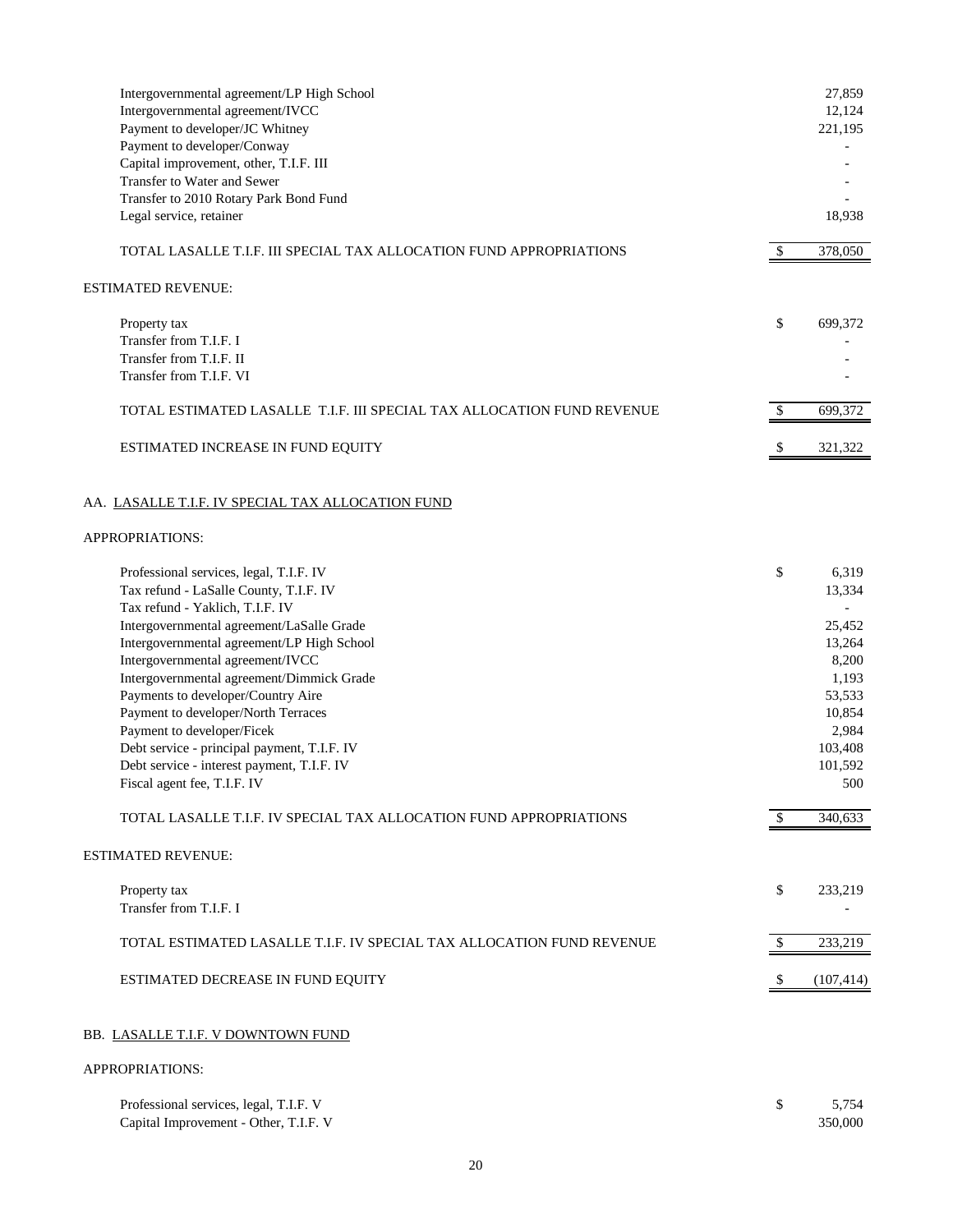| Tax Refund - Fetching Frieda's<br>Tax Refund - LaSalle County, T.I.F. V<br>Tax Refund - Gary & Julie Hammers, T.I.F. V<br>Tax Refund - Canal Corridor Association, T.I.F. V<br>Tax Refund - LaSalle Subway, T.I.F. V<br>Tax Refund - Buckman Iron & Metal Co.<br>Tax Refund - American Nickeloid<br>Payments to developer/RMA Co. Inc. Uptown<br>Payment to developer/GHG Holdings |              | 32<br>10,861<br>2,400<br>3,153<br>3,875<br>806<br>1,280<br>3,113<br>324 |
|------------------------------------------------------------------------------------------------------------------------------------------------------------------------------------------------------------------------------------------------------------------------------------------------------------------------------------------------------------------------------------|--------------|-------------------------------------------------------------------------|
| Intergovernmental agreement/LaSalle Grade<br>Intergovernmental agreement/LP High School                                                                                                                                                                                                                                                                                            |              | 21,325<br>9,355                                                         |
| Intergovernmental agreement/IVCC                                                                                                                                                                                                                                                                                                                                                   |              | 7,364                                                                   |
| TOTAL LASALLE T.I.F. V DOWNTOWN FUND APPROPRIATIONS                                                                                                                                                                                                                                                                                                                                | \$           | 419,642                                                                 |
| <b>ESTIMATED REVENUE:</b>                                                                                                                                                                                                                                                                                                                                                          |              |                                                                         |
| Property tax<br>Transfer from T.I.F. I                                                                                                                                                                                                                                                                                                                                             | \$           | 210,696<br>500,000                                                      |
| TOTAL ESTIMATED T.I.F.V DOWNTOWN FUND REVENUE                                                                                                                                                                                                                                                                                                                                      | $\mathbb{S}$ | 710,696                                                                 |
| ESTIMATED INCREASE IN FUND EQUITY                                                                                                                                                                                                                                                                                                                                                  | -S           | 291,054                                                                 |
| CC. LASALLE T.I.F. VI SPECIAL TAX ALLOCATION FUND                                                                                                                                                                                                                                                                                                                                  |              |                                                                         |
| APPROPRIATIONS:                                                                                                                                                                                                                                                                                                                                                                    |              |                                                                         |
| Professional services, legal, T.I.F. VI<br>Intergovernmental agreement/Waltham Grade<br>Intergovernmental agreement/LP High School<br>Intergovernmental agreement/IVCC<br>Tax Refund - LaSalle County, T.I.F. VI<br>Payment to developer, Oak Ridge Village<br>Capital improvement, water park                                                                                     | \$           | 6,797<br>8,516<br>1,097<br>4,809<br>7,093<br>9,013                      |
| TOTAL LASALLE T.I.F. VI SPECIAL TAX ALLOCATION FUND APPROPRIATIONS                                                                                                                                                                                                                                                                                                                 |              | 37,325                                                                  |
| <b>ESTIMATED REVENUE:</b>                                                                                                                                                                                                                                                                                                                                                          |              |                                                                         |
| Property Tax                                                                                                                                                                                                                                                                                                                                                                       | \$           | 146,901                                                                 |
| TOTAL ESTIMATED LASALLE T.I.F. VI SPECIAL TAX ALLOCATION FUND REVENUE                                                                                                                                                                                                                                                                                                              | -S           | 146,901                                                                 |
| ESTIMATED INCREASE IN FUND EQUITY                                                                                                                                                                                                                                                                                                                                                  |              | 109,576                                                                 |
| DD. LASALLE T.I.F. VII SPECIAL TAX ALLOCATION FUND                                                                                                                                                                                                                                                                                                                                 |              |                                                                         |
| APPROPRIATIONS:                                                                                                                                                                                                                                                                                                                                                                    |              |                                                                         |
| Professional services, legal, T.I.F. VII<br>Tax Refund - LaSalle County, T.I.F. VII<br>Tax Refund - Wm. P. Dooley, T.I.F. VII<br>Tax Refund - Ralph Crane, T.I.F. VII<br>Tax Refund - Wm. Pezanoski, T.I.F. VII<br>Tax Refund - Robert Pezanoski, T.I.F. VII<br>Tax Refund - Catherine Pezanoski, T.I.F. VII                                                                       | \$           | 5,587<br>2,131<br>564<br>756<br>347<br>763<br>497                       |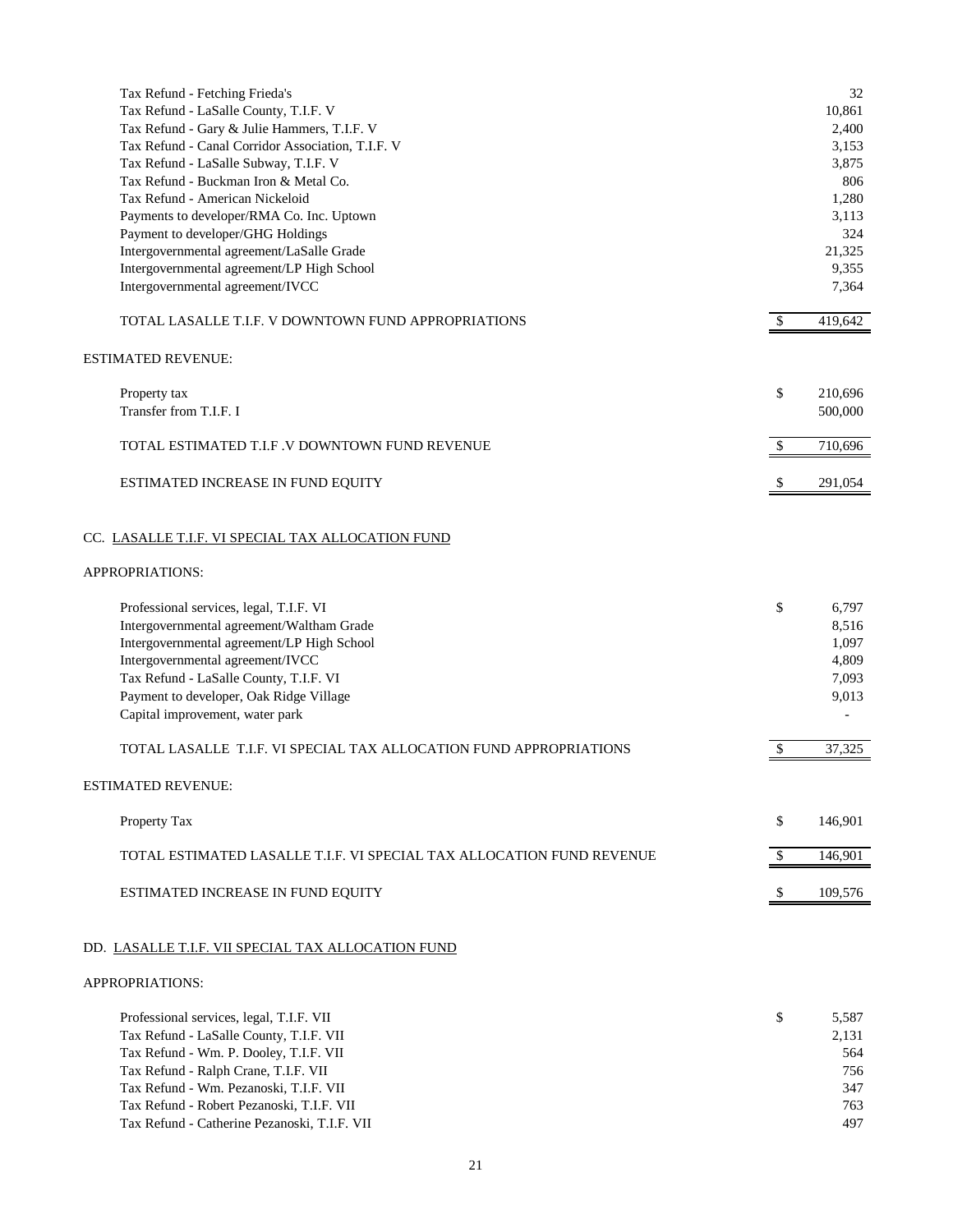| Tax Refund - Mary Edwards, T.I.F. VII<br>Tax Refund - Terry Pezanoski, T.I.F. VII<br>Tax Refund - Charles Pezanoski, T.I.F. VII<br>Intergovernmental agreement/Dimmick Grade<br>Intergovernmental agreement/Waltham Grade<br>Intergovernmental agreement/LP High School<br>Intergovernmental agreement/IVCC<br>Capital improvement, industrial park                                                                                                                                                                                        |              | 980<br>347<br>347<br>1,278<br>482<br>1,223<br>1,445                                                |
|--------------------------------------------------------------------------------------------------------------------------------------------------------------------------------------------------------------------------------------------------------------------------------------------------------------------------------------------------------------------------------------------------------------------------------------------------------------------------------------------------------------------------------------------|--------------|----------------------------------------------------------------------------------------------------|
| TOTAL LASALLE T.I.F. VII SPECIAL TAX ALLOCATION FUND APPROPRIATIONS                                                                                                                                                                                                                                                                                                                                                                                                                                                                        | $\mathbb{S}$ | 16,747                                                                                             |
| <b>ESTIMATED REVENUE:</b>                                                                                                                                                                                                                                                                                                                                                                                                                                                                                                                  |              |                                                                                                    |
| Property Tax                                                                                                                                                                                                                                                                                                                                                                                                                                                                                                                               | \$           | 38,629                                                                                             |
| TOTAL ESTIMATED LASALLE T.I.F. VII SPECIAL TAX ALLOCATION FUND REVENUE                                                                                                                                                                                                                                                                                                                                                                                                                                                                     | \$           | 38,629                                                                                             |
| ESTIMATED INCREASE IN FUND EQUITY                                                                                                                                                                                                                                                                                                                                                                                                                                                                                                          |              | 21,882                                                                                             |
| EE. LASALLE T.I.F. VIII SPECIAL TAX ALLOCATION FUND                                                                                                                                                                                                                                                                                                                                                                                                                                                                                        |              |                                                                                                    |
| APPROPRIATIONS:                                                                                                                                                                                                                                                                                                                                                                                                                                                                                                                            |              |                                                                                                    |
| Professional services, legal, T.I.F. VIII<br>Intergovernmental agreement/LaSalle Grade<br>Intergovernmental agreement/IVCC<br>Intergovernmental agreement/Peru Grade<br>Intergovernmental agreement/Dimmick Grade<br>Tax Refund/LaSalle County<br>Tax Refund/Gerald Cleer<br>Tax Refund/Betty Diedrick<br>Tax Refund/Mertel Investment Co.<br>Capital improvements, new water extension<br>Payments to developer, Unytite<br>Payments to developer, Inman Electric<br>TOTAL LASALLE T.I.F. VIII SPECIAL TAX ALLOCATION FUND APPROPRIATIONS | \$<br>\$     | 11,964<br>2,918<br>4,064<br>48<br>3,972<br>5,994<br>147<br>484<br>421<br>18,928<br>5,617<br>54,557 |
| <b>ESTIMATED REVENUE:</b>                                                                                                                                                                                                                                                                                                                                                                                                                                                                                                                  |              |                                                                                                    |
| Property Tax<br>Transfer from T.I.F. I                                                                                                                                                                                                                                                                                                                                                                                                                                                                                                     | \$           | 103,044                                                                                            |
| TOTAL ESTIMATED LASALLE T.I.F. VIII SPECIAL TAX ALLOCATION FUND REVENUE                                                                                                                                                                                                                                                                                                                                                                                                                                                                    | $\mathbb{S}$ | 103,044                                                                                            |
| ESTIMATED INCREASE IN FUND EQUITY                                                                                                                                                                                                                                                                                                                                                                                                                                                                                                          | -S           | 48,487                                                                                             |
|                                                                                                                                                                                                                                                                                                                                                                                                                                                                                                                                            |              |                                                                                                    |

# SUMMARY OF TOTAL APPROPRIATION

|    | A. GENERAL FUND         |              |         |
|----|-------------------------|--------------|---------|
|    | 1. Mayor's office       | <sup>S</sup> | 110,550 |
| 2. | Aldermen                |              | 30.250  |
|    | 3. Comptroller's office |              | 173,800 |
|    | 4. City Clerk's office  |              | 44.650  |
| 5. | Treasurer's office      |              | 4.075   |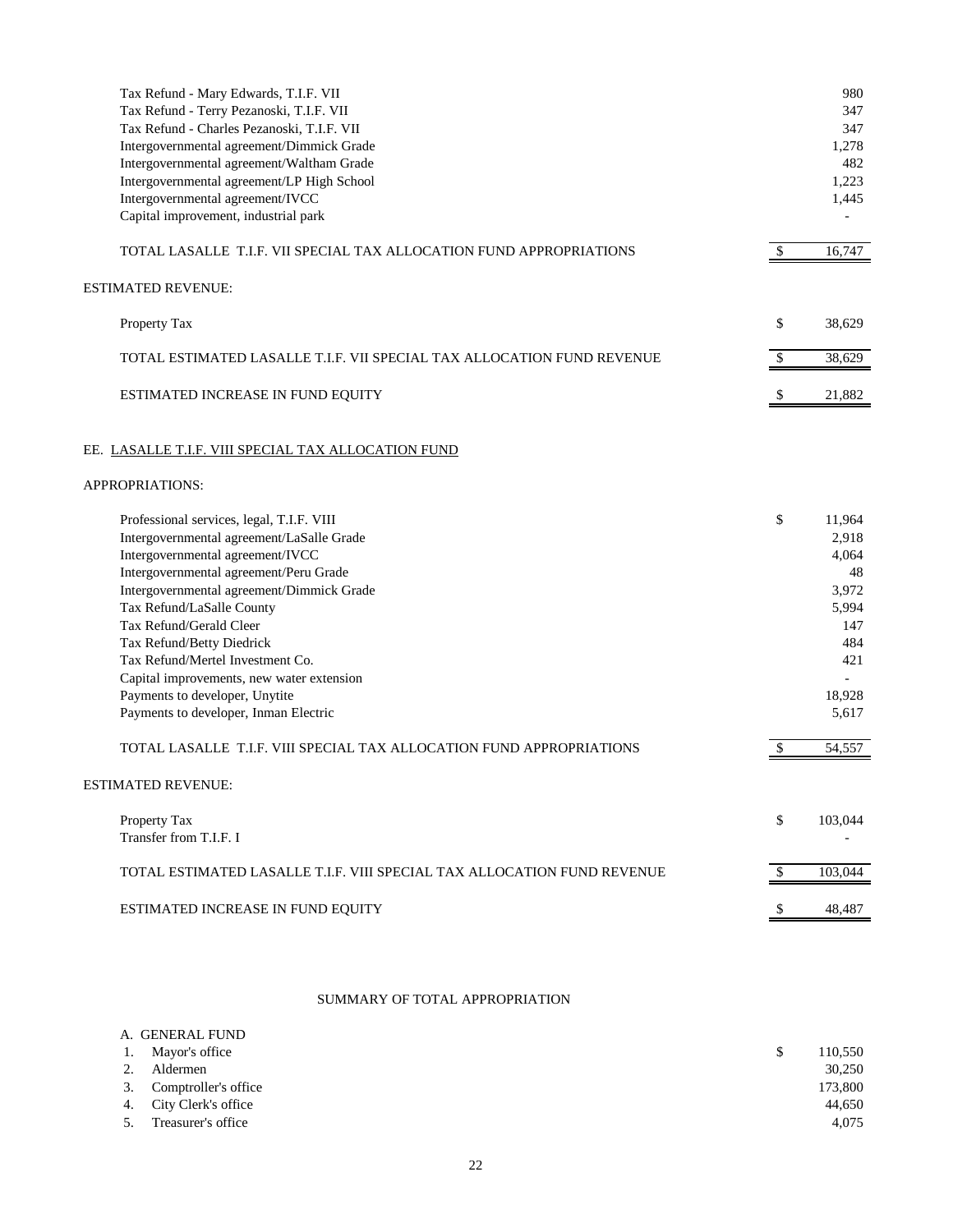| City Attorney<br>6.<br>Economic Developer<br>7.<br>Public safety - police<br>8.<br>Public safety - fire<br>9.<br>Health/Welfare<br>10.<br>Public works - streets<br>11.<br>City engineer<br>12.<br>Public works - building/City Hall<br>13.<br>Building inspector's office<br>14.<br>Public works - superintendent<br>15.<br>Miscellaneous<br>16. | 182,500<br>70,240<br>3,617,800<br>1,123,850<br>11,462<br>1,106,500<br>154,800<br>108,500<br>35,600<br>116,200<br>1,245,231 |
|---------------------------------------------------------------------------------------------------------------------------------------------------------------------------------------------------------------------------------------------------------------------------------------------------------------------------------------------------|----------------------------------------------------------------------------------------------------------------------------|
| <b>Total General Fund</b>                                                                                                                                                                                                                                                                                                                         | 8,136,008                                                                                                                  |
| <b>B. AUDIT FUND</b>                                                                                                                                                                                                                                                                                                                              | 27,500                                                                                                                     |
| C. GARBAGE FUND                                                                                                                                                                                                                                                                                                                                   | 581,000                                                                                                                    |
| D. MOTOR FUEL TAX FUND                                                                                                                                                                                                                                                                                                                            | 245,150                                                                                                                    |
| E. MUNICIPAL RETIREMENT FUND                                                                                                                                                                                                                                                                                                                      | 112,000                                                                                                                    |
| F. PLAYGROUND AND RECREATION FUND                                                                                                                                                                                                                                                                                                                 | 275,800                                                                                                                    |
| G. SCHOOL CROSSING GUARD FUND                                                                                                                                                                                                                                                                                                                     | 20,150                                                                                                                     |
| H. SOCIAL SECURITY FUND                                                                                                                                                                                                                                                                                                                           | 128,000                                                                                                                    |
| I. PUBLIC PARKS FUND                                                                                                                                                                                                                                                                                                                              | 112,000                                                                                                                    |
| J. PUBLIC LIBRARY FUND                                                                                                                                                                                                                                                                                                                            | 401,947                                                                                                                    |
| K. LPO SHARED SERVICE FUND                                                                                                                                                                                                                                                                                                                        | 100,000                                                                                                                    |
| L. LASALLE AMBULANCE SERVICE                                                                                                                                                                                                                                                                                                                      | 875,740                                                                                                                    |
| M. ROTARY PARK PROJECT FUND                                                                                                                                                                                                                                                                                                                       |                                                                                                                            |
| N. 2002 ALTERNATE BOND AND INTEREST FUND                                                                                                                                                                                                                                                                                                          | 116,995                                                                                                                    |
| O. 2010 ROTARY PARK BOND FUND                                                                                                                                                                                                                                                                                                                     |                                                                                                                            |
| P. 2010 RECOVERY BOND FUND                                                                                                                                                                                                                                                                                                                        | 60,540                                                                                                                     |
| O. 2008 CAPITAL OBLIGATION BOND AND INTEREST FUND                                                                                                                                                                                                                                                                                                 | 130,688                                                                                                                    |
| R. 2001 LIBRARY BOND FUND                                                                                                                                                                                                                                                                                                                         | 183,750                                                                                                                    |
| S. WATERWORKS FUND                                                                                                                                                                                                                                                                                                                                | 2,733,255                                                                                                                  |
| T. SEWERAGE FUND                                                                                                                                                                                                                                                                                                                                  | 4,015,659                                                                                                                  |
| <b>U. PARKING METER FUND</b>                                                                                                                                                                                                                                                                                                                      | 43,500                                                                                                                     |
| V. FIREMEN'S PENSION FUND                                                                                                                                                                                                                                                                                                                         | 185,000                                                                                                                    |
| W. POLICE PENSION FUND                                                                                                                                                                                                                                                                                                                            | 1,065,000                                                                                                                  |
| X. LASALLE T.I.F. I SPECIAL TAX ALLOCATION FUND                                                                                                                                                                                                                                                                                                   | 2,406,044                                                                                                                  |